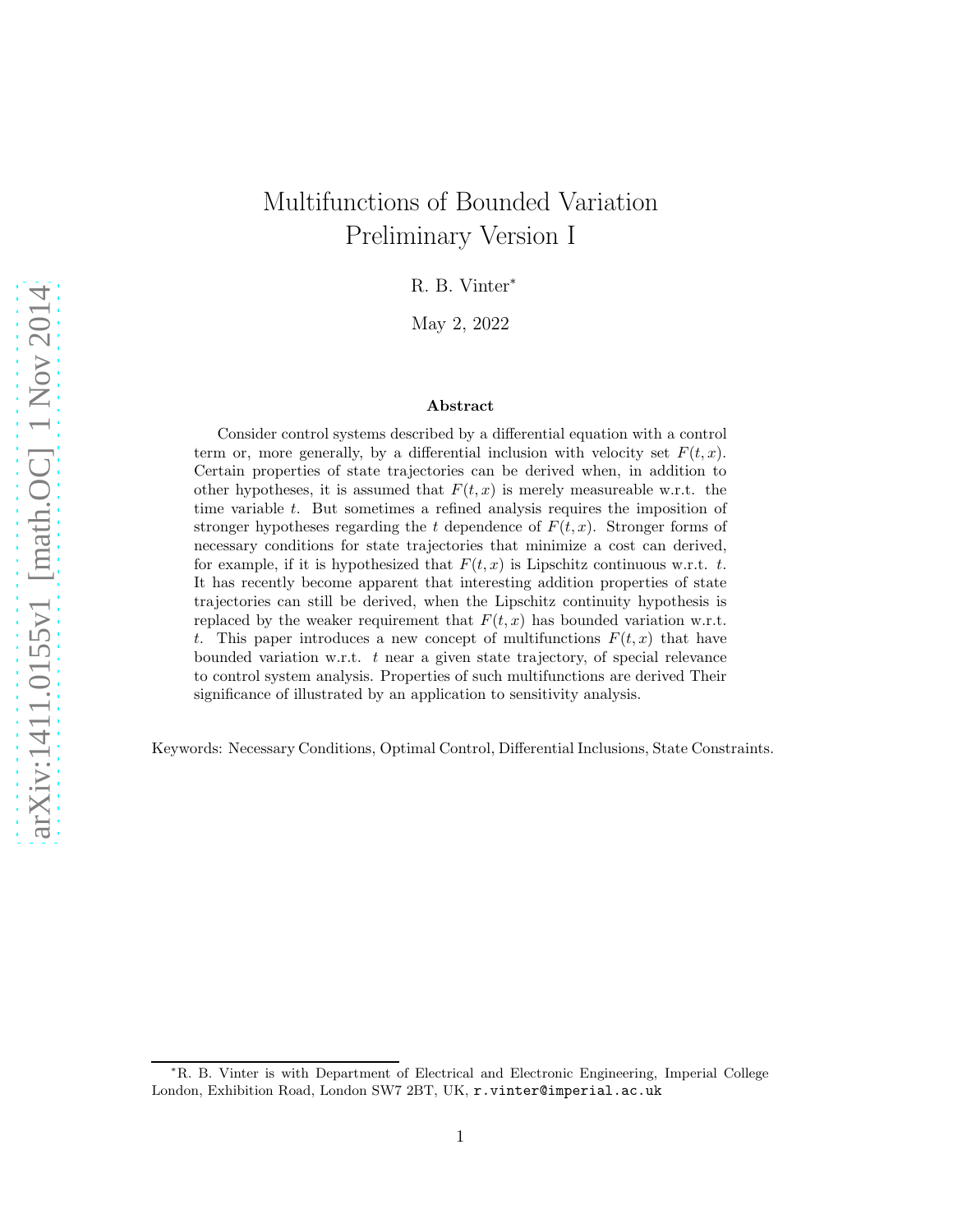#### 1 Introduction

A widely used framework for control systems analysis is based on a description of the dynamic constraint in the form of a differential inclusion

$$
\dot{x}(t) \in F(t, x(t)) \quad \text{a.e. } t \in [S, T], \tag{1.1}
$$

in which  $F: (., .): [S, T] \times \mathbb{R}^n \to \mathbb{R}^n$ . We refer to absolutely continuous functions  $x(.) : [S, T] \to \mathbb{R}^n$  as state trajectories.

It is well known that the assumptions that are made regarding the t dependence of  $F(t, x)$  have a critical effect on the qualitative properties of the set of state trajectories and, if state trajectories minimizing a given cost function are of primary interest, the assumptions effect the regularity properties of the value function, the nature of necessary conditions that can be derived, etc. In past research on the distinct properties of state trajectories, depending on the different assumptions that are made about the regularity of  $F(t, x)$  with respect to t, attention has focused on consequences of hypothesizing:

(a):  $t \to F(t, x)$  is measurable, or

(b):  $t \to F(t, x)$  is Lipschitz continuous.

Examples of distinctions are as follows. It is possible to show that

(i): standard necessary conditions of optimality, in state-constrained optimal control, take a non-degenerate form, under the assumption that  $F(.,x)$  is Lipschitz continuous and other assumptions, but this is no longer in general the case if  $F(.,.)$ is merely measurable [\[13,](#page-28-0) Thm. 10.6.1].

(ii): Optimal state trajectories have essentially bounded derivatives under the assumption that  $F(x, x)$  is Lipschitz continuous and other assumptions, but may not be essentially bounded if  $F(.,.)$  is merely measurable [\[8\]](#page-27-0).

(iii): The Hamitonian evaluated along the an optimal state trajectory and co-state arc cannot contain jumps if  $F(.,x)$  is Lipschitz continuous, but may be discontinuous if  $F(.,x)$  is merely measurable [\[6\]](#page-27-1).

Other examples where there are significant differences in the implications of the two kinds of regularity assumptions arise in the study of regularity properties of the value function for state constrained optimal control problems [\[3\]](#page-27-2) , validity of necessary conditions of optimality for free-time optimal control problems [\[6\]](#page-27-1), the interpretation of costate arcs as gradients of the value function [\[2\]](#page-27-3) and in more general sensitivity analysis.

Are there other classes of differential inclusions  $F(t, x)$ , defined by their regularity w.r.t. t, where interesting distinctions arise? It turns out that  $F(t, x)$ 's having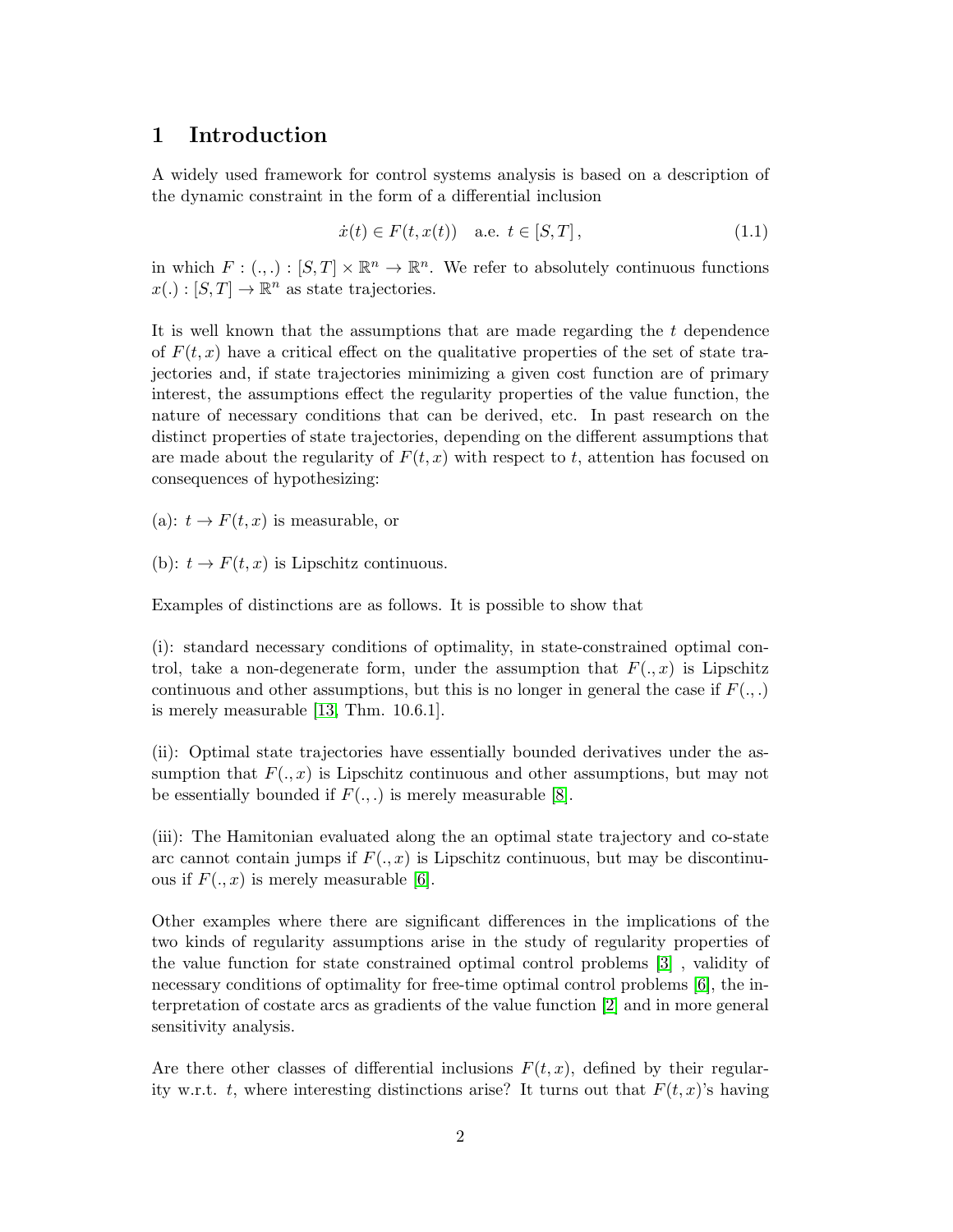bounded variation w.r.t.  $t$  is an example of such a class. Many properties of the set of state trajectories that are valid when  $F(t, x)$  has Lipschitz dependence, but not in general when  $F(t, x)$  has measurable t dependence, have analogues when  $F(t, x)$ has bounded variation w.r.t. t.

How should we define  $F(t, x)$  has bounded variation w.r.t.  $t$ ? An obvious approach is to require:

<span id="page-2-0"></span>
$$
\sup \left\{ \sum_{i=0}^{N-1} \sup_{x \in X} d_H(F(t_{i+1}, x), F(t_i, x)) \right\} < \infty. \tag{1.2}
$$

Here, X is some suitably large subset of  $\mathbb{R}^n$ .  $d_H(.,.)$  denotes the Hausdorff distance between sets. The outer supremum is taken over all possible partitions  $\{t_0 = S, \ldots, t_N = T\}$  of  $[S, T]$ . But we follow a more refined approach, for reasons that we now describe.

In the study of the implications of regularity assumptions regarding the t-dependence of  $F(t, x)$ , interest usually focuses on a particular state trajectory  $\bar{x}$ .) (typically a state trajectory minimizing a given cost function). We can expect that, in such situations, properties of  $F(.,.)$  only on some neighborhood of the graph of  $\bar{x}(.)$  would be relevant to the ensuing control systems analysis. One way to take account of the special trajectory  $\bar{x}$ . would be to let X in [\(1.2\)](#page-2-0) be a closed set which contained all psssible values of  $\bar{x}(.)$ , i.e.

$$
\{\bar{x}(t) | t \in [S,T] \} \subset X \quad \text{for all } t \in [S,T].
$$

This approach involves making unnecessary assumptions about values of  $F(.,.)$  at points far from the graph of  $\bar{x}$ ... We therefore adopt a more refined definition of bounded variation multifunctions, in which the inner suprema in [\(1.2\)](#page-2-0) are taken, not over X, but over smaller sets (defined by a parameter  $\delta > 0$ ) and the outer supremum is taken over partitions of  $[S, T]$  that have diameter ('mesh size') not greater than  $\epsilon > 0$ . Accordingly, we say that  $t \to F(t,.)$  has bounded variation along  $\bar{x}$ (.) if, for some  $\delta > 0$  and  $\epsilon > 0$  we have

$$
\sup \left\{ \sum_{i=0}^{N-1} \sup_{x \in \bar{x}(t) + \delta \mathbb{B}, t \in [t_i, t_{i+1}]} d_H(F(t_{i+1}, x), F(t_i, x)) | \operatorname{diam}\{t_i\} \le \epsilon \right\} < \infty. \quad (1.3)
$$

We also add another refinement; that is to consider multifunctions  $F(t, x, a)$ , whose argument includes an additional variable a that ranges over given subset  $A$  of a finite dimensional linear space. Including the parameter a provides useful flexibility for certain applications [\[11\]](#page-27-4).

The purpose of this paper is to bring together and prove properties (relevant to control system analysis) of a multifunction that has bounded variation along some given state trajectory  $\bar{x}(.)$ , and of the associated cummulative variation function. These include one-sided continuity properties of such multifunctions and the effects on the cummulative variation function of changes to the multifunction. In the case of a function  $t \to m(t,.)$  of bounded variation along  $\bar{x}$ .) (a function can be regarded as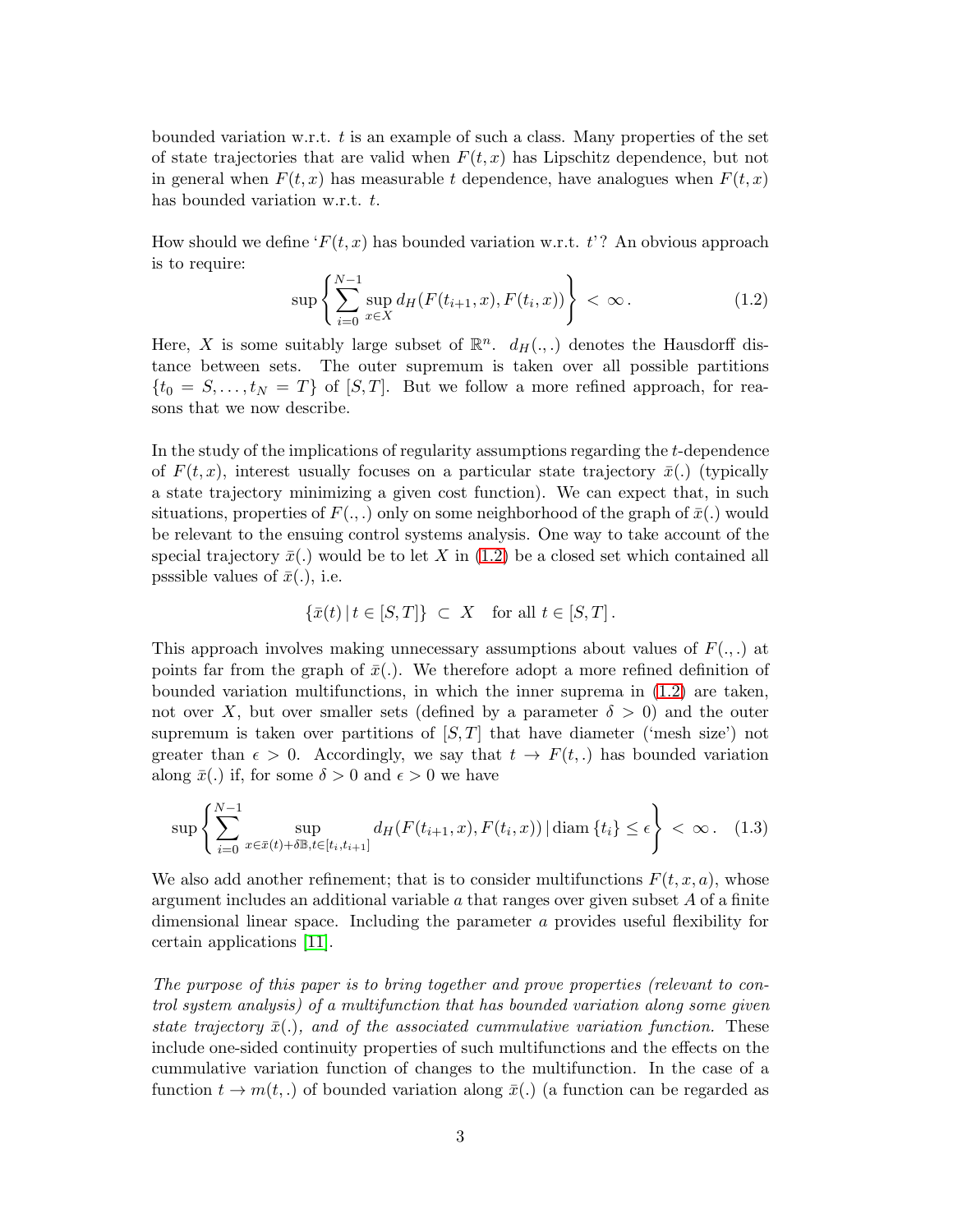a special case of a multifunction), it is shown that there is an associated signed Borel measure. Finally, we show how this theory can be used to obtain new sensitivity formulae describing how the output of a control system is affected by a small time delay in the implementation of a control.

The analysis in this paper generalizes some aspects of the classical theory of functions of a scalar variable having bounded to variation, to allow for several independent variables, when the bounded variation property pertains only to one of the variables, and when multifunctions replaces functions. There is extensive recent work, treating the properties of bounded variation functions with several independent variables, for which the monograph [\[1\]](#page-27-5) is a comprehensive source of references. The motivation arises from a desire to investigate regularity properties of minimizers of variational problems in several independent variables and of solutions to Hamilton Jacobi equa-tions arising in optimal control (see, for example, [\[4\]](#page-27-6)). Multi-functions  $F(t)$  of a single variable  $t$  (no x-dependence) possessing a one-sided bounded variation property have been investigated by Moreau [\[10\]](#page-27-7), in connection with sweeping processes. But the study initiated in this paper, of multifunctions that are  $x$ -dependent and have bounded variation 'near' a given state trajectory  $\bar{x}$ (.), is an apparently new departure.

*Notation:* For vectors  $x \in \mathbb{R}^n$ , |x| denotes the Euclidean length. B denotes the closed unit ball in  $\mathbb{R}^n$ . Given a multifunction  $\Gamma(.) : \mathbb{R}^n \to \mathbb{R}^k$ , the graph of  $\Gamma(.)$ , written Gr  $\{\Gamma(.)\}$ , is the set  $\{(x, v) \in \mathbb{R}^n \times \mathbb{R}^k \mid v \in \Gamma(x)\}$ . Give a set  $A \subset \mathbb{R}^n$  and a point  $x \in \mathbb{R}^n$ , we denote by  $d_A(x)$  the Euclidean distance of a point  $x \in \mathbb{R}^n$  from A:

$$
d_A(x) := \inf\{|x - y| | y \in A\}.
$$

co A denotes the convex hull of a set  $A \in \mathbb{R}^n$ . Given an interval I, we write  $\chi_I(t)$  for the indicator function of I, taking values 1 and 0 when  $t \in I$  and  $t \notin I$ , respectively.

A function  $r : [S, T] \to \mathbb{R}$  of bounded variation on the interval  $[S, T]$  has a left limit, written  $r(t^{-})$ , at every point  $t \in (S,T]$  and a right limit, written  $r(t^{+})$ , at every point  $t \in [S, T)$ . We say  $r(.)$  is normalized if it is right continuous on  $(S, T)$ .

We denote by  $NBV^{+}[S,T]$  the space of increasing, real-valued, normalized functions  $\mu(.)$  on [S, T] of bounded variation, vanishing at the point S. The total variation of a function  $\mu(.) \in NBV^+[S,T]$  is written  $||\mu||_{TV}$ . As is well known, each point  $\mu(.) \in NBV^+[S,T]$  defines a unique Borel measure on  $[S,T]$ . This associated measure is also denoted  $\mu$ . The space of continuous funcions  $x : [S,T] \to \mathbb{R}^n$  with supremum norm is written  $C([S,T];\mathbb{R}^n)$  and we denote by  $C^*([S,T];\mathbb{R}^n)$  its topological dual space.

Take a lower semicontinuous function  $f : \mathbb{R}^k \to \mathbb{R} \cup \{+\infty\}$  and a point  $\bar{x} \in \mathbb{R}^k$  such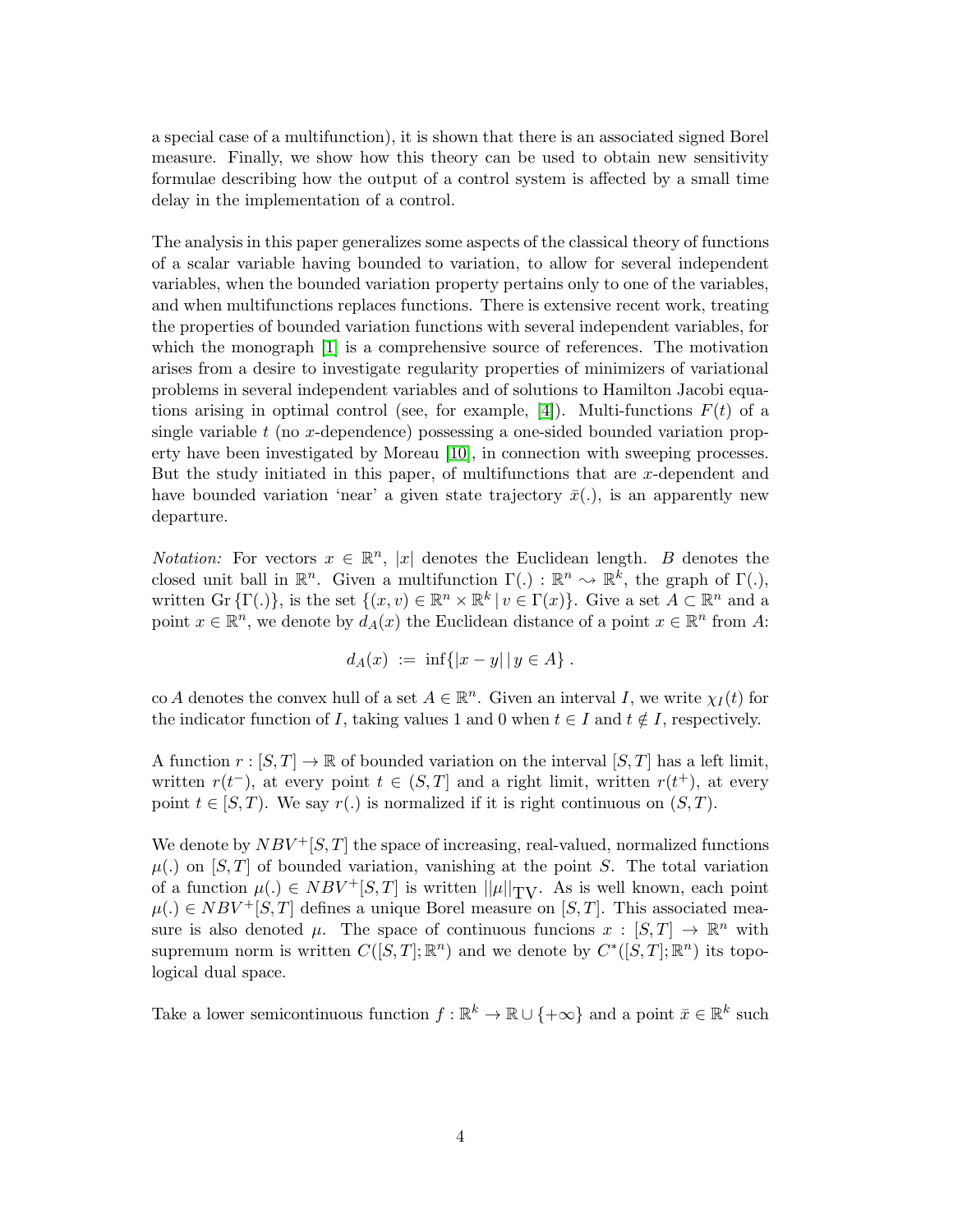that  $f(\bar{x}) < +\infty$ . The *subdifferential of f at*  $\bar{x}$  is denoted  $\partial f(\bar{x})$ :

$$
\partial f(\bar{x}) := \left\{ \xi \mid \exists \xi_i \to \xi \text{ and } x_i \stackrel{\text{dom } f}{\longrightarrow} \bar{x} \text{ such that} \right\}
$$

$$
\limsup_{x \to x_i} \frac{\xi_i \cdot (x - x_i) - \varphi(x) + \varphi(x_i)}{|x - x_i|} \le 0 \text{ for all } i \in \mathbb{N} \right\}.
$$

Here, the notation  $x_i \stackrel{\text{dom } f}{\rightarrow} \bar{x}$  is employed to indicate that all elements in the convergent sequence  $\{x_i\}$  lie in dom f. For further information abour subdifferentials, and related constructs in nonsmooth analysis, see [\[7\]](#page-27-8), [\[12\]](#page-28-1) and [\[13\]](#page-28-0).

#### 2 Multifunctions of Bounded Variation

Take a bounded interval  $[S, T]$ , a compact set  $A \subset \mathbb{R}^k$ , a multifunction  $F(., ., .)$ :  $[S,T] \times \mathbb{R}^n \times A \longrightarrow \mathbb{R}^n$  and a continuous function  $\bar{x}(.): [S,T] \rightarrow \mathbb{R}^n$ . Generic elements in the domain of  $F(.,.,.)$  are denoted by  $(t, x, a)$ .

In this section we define a concept that makes precise the statement  $F(t, x, a)$  has bounded variation with respect to the t variable, along  $\bar{x}$ ., uniformly with respect to  $a \in A'$ . If  $F(t, x, a)$  is independent of  $(x, a)$  and single valued, i.e.  $F(t, x, a) = \{f(t)\}\$ for some function  $f(.) : [S, T] \to \mathbb{R}^n$ , this concept reduces to the standard notion  $'f(.)$  has bounded variation'.

For any  $t \in [S, T], \delta > 0$  and partition  $\mathcal{T} = \{t_0 = S, t_1, \ldots, t_{N-1}, t_N = t\}$  of  $[S, t],$ define  $I^{\delta}(\mathcal{T}) \in \mathbb{R}^+ \cup \{+\infty\}$  to be

$$
I^{\delta}(\mathcal{T}) := \sum_{i=0}^{N-1} \sup \{ d_H(F(t_{i+1}, x, a), F(t_i, x, a)) \mid x \in \bar{x}([t_i, t_{i+1}]) + \delta B, a \in A \} .
$$

Here,  $\bar{x}([t_i, t_{i+1}])$  denotes the set  $\{\bar{x}(t) | t \in [t_i, t_{i+1}]\}.$ 

Take any  $\epsilon > 0$ . Let  $\eta_{\epsilon}^{\delta}(\cdot) : [S, T] \to \mathbb{R}^+ \cup \{+\infty\}$  be the function defined as follows:  $\eta_{\epsilon}^{\delta}(S) = 0$  and, for  $t \in (S, T],$ 

$$
\eta_{\epsilon}^{\delta}(t) \;=\; \sup\left\{ I^{\delta}(\mathcal{T}) \,|\, \mathcal{T} \text{ is a partition of } [S,t] \text{ s.t. } \text{diam}\{\mathcal{T}\} \leq \epsilon \right\} \;.
$$

in which

diam $\{\mathcal{T}\} := \sup\{t_{i+1} - t_i \,|\, i = 0, \ldots, N-1\}$ .

It is clear that, for any  $t \in [S, T]$ ,  $\delta > 0$ ,  $\delta' > 0$ ,  $\epsilon > 0$ ,  $\epsilon' > 0$ ,

<span id="page-4-1"></span>
$$
\delta' \le \delta \text{ and } \epsilon' \le \epsilon \implies 0 \le \eta_{\epsilon'}^{\delta'}(t) \le \eta_{\epsilon}^{\delta}(t) . \tag{2.1}
$$

(This relation is valid even when  $\eta_{\epsilon}^{\delta}(t) = +\infty$ , according to the rule ' $+\infty \leq +\infty$ '.) We may therefore define the functions  $\eta^{\delta}(.)$ ,  $\eta(.) : [S, T] \to \mathbb{R}^+ \cup \{+\infty\}$  to be

<span id="page-4-0"></span>
$$
\eta^{\delta}(t) := \lim_{\epsilon \downarrow 0} \eta_{\epsilon}^{\delta}(t) \text{ for } t \in [S, T]
$$
\n(2.2)

$$
\eta(t) := \lim_{\delta \downarrow 0} \eta^{\delta}(t) \text{ for } t \in [S, T]. \tag{2.3}
$$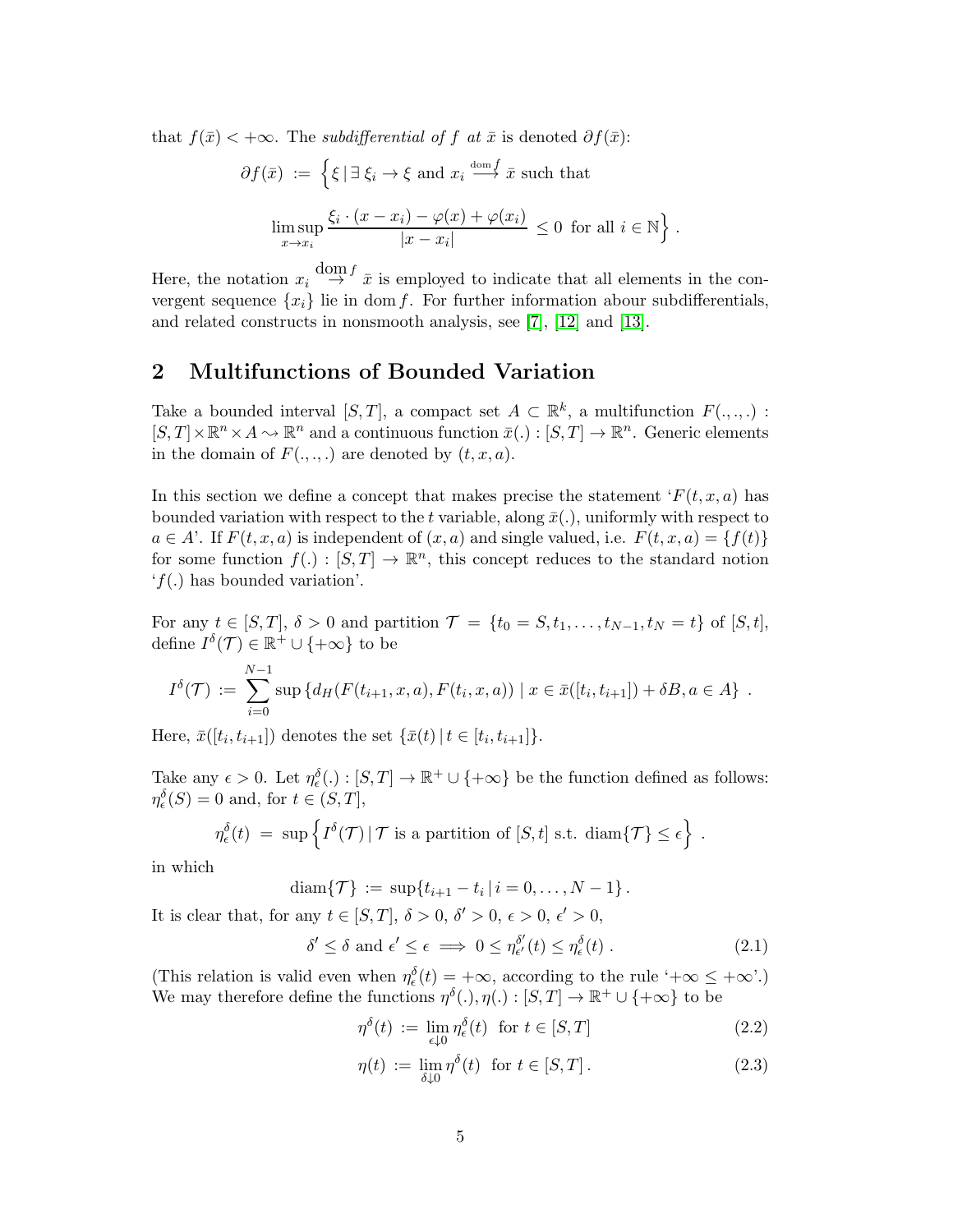<span id="page-5-0"></span>**Definition 2.1.** Take a set  $A \subset \mathbb{R}^k$ , a multifunction  $F(., ., .): [S, T] \times \mathbb{R}^n \times A \rightarrow \mathbb{R}^n$ and a function  $\bar{x}(.) : [S, T] \to \mathbb{R}^n$ . We say that  $t \to F(t, ...)$  has bounded variation along  $\bar{x}$ (.) uniformly over A, if the function  $\eta(.)$  given by [\(2.3\)](#page-4-0) satisfies  $\eta(T) < +\infty$ .

If  $t \to F(t, \ldots)$  has bounded variation along  $\bar{x}$ . uniformly over A, we refer to the function  $\eta(.)$  as the *cummulative variation function* of  $t \to F(t, ...)$  along  $\bar{x}(.)$ , uniformly over A. We also refer to  $\eta_{\epsilon}^{\delta}(\cdot)$  and  $\eta^{\delta}(\cdot)$  as the  $(\delta, \epsilon)$ -perturbed cummulative variation function and  $\epsilon$ -perturbed cummulative variation function respectively.

If  $F(t, x, a)$  does not depend on a, we omit mention of the qualifier 'uniformly over A'. A function  $t \to L(t, \ldots)$  is said to have bounded variation along  $\bar{x}$ . uniformly over A, if the associated multifunction  $t \to \{L(t, \ldots)\}\)$  has this property.

Assume that  $t \to F(t, \ldots)$  has bounded variation along  $\bar{x}(\cdot)$  uniformly over A. Then there exist  $\bar{\delta} > 0$  and  $\bar{\epsilon} > 0$  for which  $\eta_{\bar{\epsilon}}^{\bar{\delta}}(T) < +\infty$ . We list the following elementary properites of the accumulative variation functions ('elementary', in the sense that they are simple consequences of the definitions): for any  $\delta \in (0, \bar{\delta}]$  and  $\epsilon \in (0, \bar{\epsilon}],$ 

(a):  $t \to \eta_{\epsilon}^{\delta}(t), t \to \eta^{\delta}(t)$  and  $t \to \eta(t)$  are increasing, finite valued functions,

(b): 
$$
\eta_{\epsilon}^{\delta}(t) \ge \eta^{\delta}(t) \ge \eta(t)
$$
 for all  $t \in [S, T]$ 

and

(c): given any  $[s, t] \subset [S, T]$  such that  $t - s \leq \epsilon$ ,  $d_H(F(t,y,a), F(s,y,a)) \ \leq \ \eta^\delta_\epsilon(t) - \eta^\delta_\epsilon$  $(2.4)$ 

<span id="page-5-1"></span>for all 
$$
y \in \bar{x}(t') + \delta \mathbb{B}
$$
 for some  $t' \in [s, t]$  and  $a \in A$ .

Example. An important potential role of the preceding constructs will be to derive regularity properties of value functions, minimizing arcs and other functions associated with an optimal control problem, in which the dynamic constraint is a differential inclusion  $\dot{x} \in F(t, x)$ , when  $F(t, x)$  has bounded variation with respect to the t variable, 'near' a given state trajectory  $\bar{x}$ . Regularity properties are typically related to the cummulative variation function  $\eta(.)$  of  $t \to F(t,.)$ . The more precise is the information about the cummulative variation the the more informative is the corresponding regularity property that can be derived. This is the main reason why we have adopted the refined definition, Def. [2.1,](#page-5-0) for the formulation of the 'bounded variation' hypothesis, in place of a simpler one based on the condition [\(1.2\)](#page-2-0), for some closed subset X that strictly contains the range of  $\bar{x}$ (.) in its interior. The purpose of this example is to show that using the 'refined' definition can provide a more informative cummulative variation function.

Consider the function  $f : [0,1] \times \mathbb{R} \to \mathbb{R}$  and the function  $\bar{x}(.): [0,1] \to \mathbb{R}$ :

$$
f(t, x) = t \times x
$$
 and  $\bar{x}(t) = t$  for  $(t, x) \in [0, 1] \times \mathbb{R}$ .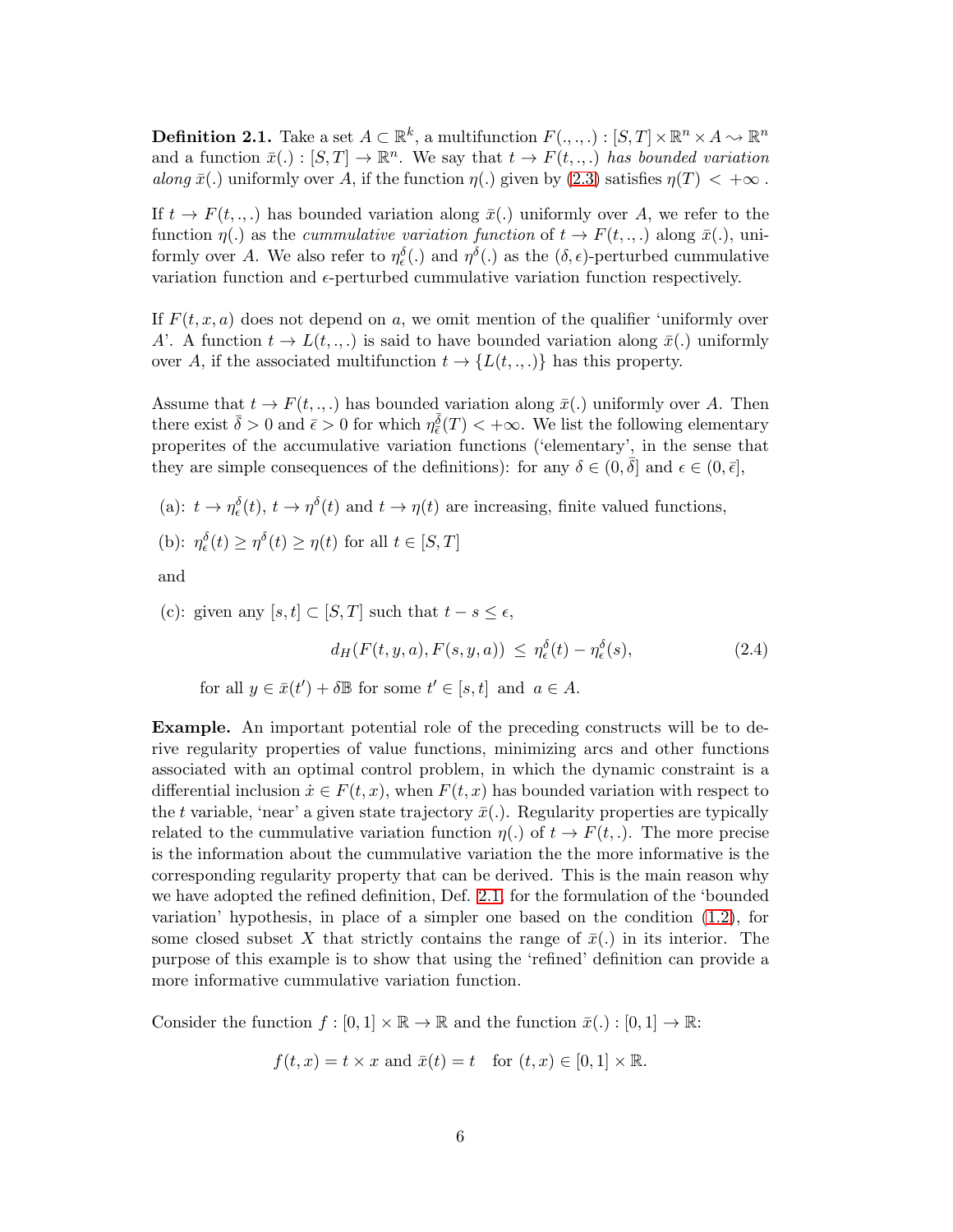Take  $X = \text{range}\{\bar{x}(.)\} = [0, 1]$ . The cummulative variation function  $\eta_{\text{simple}}(.)$ of  $t \to f(t,.)$  related to condition [\(1.2\)](#page-2-0) and defined by

$$
\eta_{\text{simple}}(t) = \sup \left\{ \sum_{i=0}^{N-1} \sup_{x \in X} d_H(F(t_{i+1}, x), F(t_i, x)) \right\}
$$

in which the outer supremum is taken over all possible partitions of  $[0, t]$ , is easily calculated to be:

$$
\eta_{\text{simple}}(t) = t.
$$

Also, the cummulative variation of  $f(.)$  along  $\bar{x}(.)$  following Def. [3.2,](#page-8-0) is

$$
\eta(t) = \frac{1}{2}t^2.
$$

Notice that for any (nontrivial) subinterval  $[s, t] \subset [0, 1], t > s$ ,

$$
(\eta_{\text{simple}}(t) - \eta_{\text{simple}}(s)) - (\eta(t) - \eta(s))\eta(t) =
$$

$$
(t - s) - \frac{1}{2}(t^2 - s^2) = (t - s)\left(\frac{1}{2} - \frac{1}{2}(t + s)\right) (> 0),
$$

from which it can be deduced that the Borel measure induced by  $\eta(.)$  strictly minorizes that induced by  $\eta_{\text{strict}}(.)$  in the sense

$$
\int_D d\eta_{\text{simple}}(t) - \int_D d\eta(t) > 0
$$

for any Borel subset  $D \subset [0, 1]$  having nonempty interior. This demonstrates the the greater precision that can be achieved in regularity analysis, using the 'refined' approach.

#### 3 Continuity Properties

As is well known, an  $\mathbb{R}^n$ -valued function of bounded variation on a finite interval may be discontinuous, but it has everywhere left and right limits and it has at most a countable number points of discontinuity. A multifunction having bounded variation along a given continuous trajectory uniformly over a given set has similar properties, as described in the following proposition.

<span id="page-6-0"></span>**Proposition 3.1.** Take a compact set  $A \subset \mathbb{R}^k$ , a continuous function  $\bar{x}(.) : [S, T] \to$  $\mathbb{R}^n$  and a multifunction  $F(.,.,.): [S,T] \times \mathbb{R}^n \times A \to \mathbb{R}^n$  which has bounded variation along  $\bar{x}$ (.) uniformly over A, and take some  $\bar{\delta} > 0$  such that  $\eta^{\bar{\delta}}(T) < +\infty$ . Assume that

(C1)  $F(\ldots)$  takes values closed, non-empty sets,  $F(\ldots, a)$  is measurable for each  $(x, a) \in \mathbb{R}^n \times A$  and there exists  $c > 0$  such that

$$
F(t, x, a) \subset c\mathbb{B} \text{ for all } x \in \bar{x}(t) + \bar{\delta}\mathbb{B}, t \in [S, T], a \in A. \tag{3.1}
$$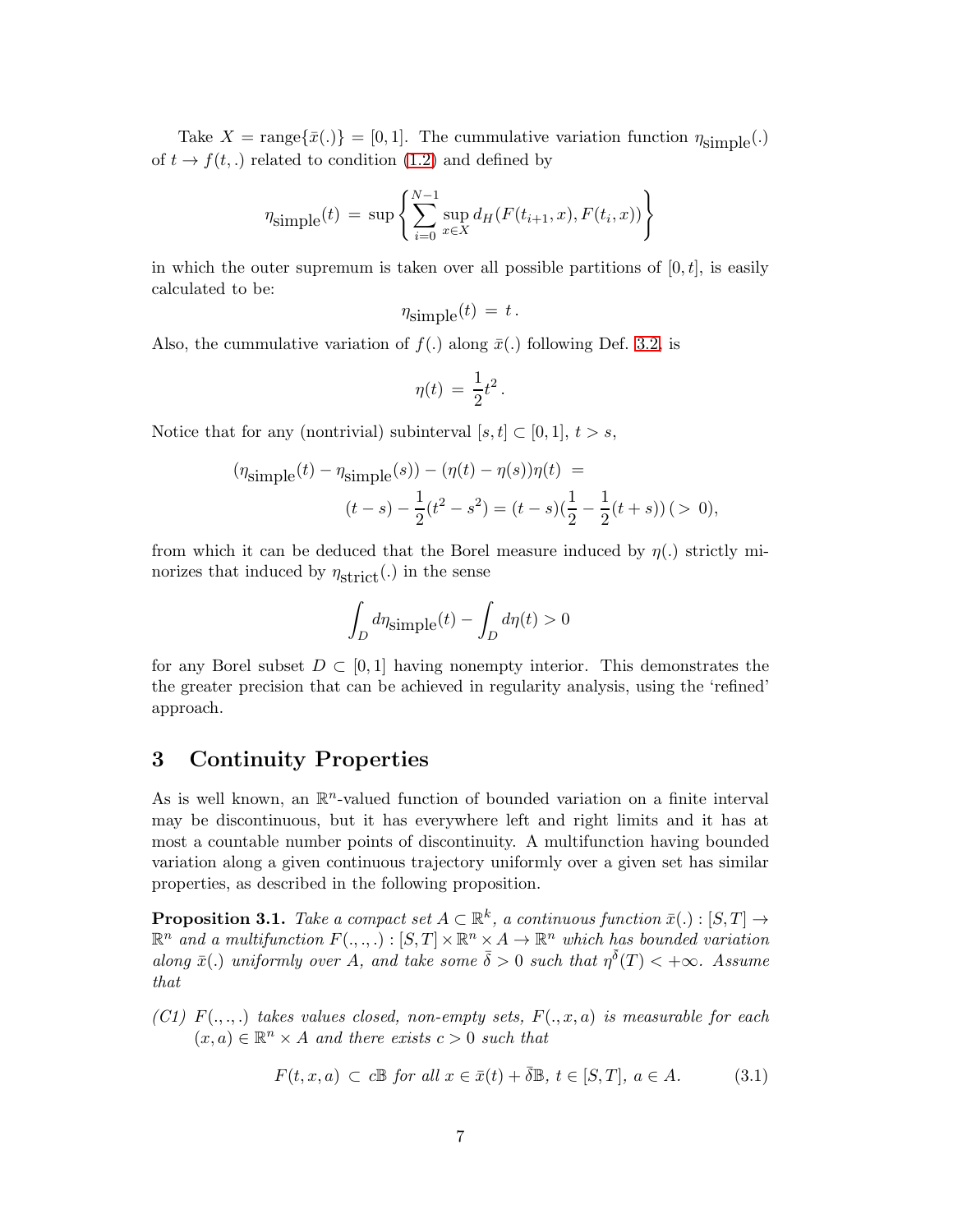(C2) There exists a modulus of continuity  $\gamma(.) : \mathbb{R}^+ \to \mathbb{R}^+$  such that

$$
F(t, x, a) \subset F(t, x', a') + \gamma(|x - x'| + |a - a'|)
$$
\n(3.2)

for all  $x, x' \in \bar{x}(t) + \bar{\delta} \mathbb{B}$ ,  $t \in [S, T]$  and  $a, a' \in A$ .

Take any  $\delta \in (0, \bar{\delta})$ . Then

(a): For any  $\bar{s} \in [S, T)$  and  $\bar{t} \in (S, T]$ , the one-sided limits

$$
F(\bar{s}^+, x, a) := \lim_{s \downarrow \bar{s}} F(s, x, a), \quad F(\bar{t}^-, y, a) := \lim_{t \uparrow \bar{t}} F(t, y, a)
$$

exist for every  $x \in \bar{x}(\bar{s}) + \delta \mathbb{B}$ ,  $y \in \bar{x}(\bar{t}) + \delta \mathbb{B}$  and  $a \in A$ .

(b): For any  $\bar{s} \in [S, T]$  and  $\bar{t} \in (S, T]$ 

$$
\lim_{s\downarrow \overline{s}} \sup_{\substack{x \in \overline{x}(\overline{s}) + \delta B, \\ a \in A}} d_H(F(\overline{s}, x, a), F(s^+, x, a)) = 0
$$

and

$$
\lim_{t \uparrow \bar{t}} \sup_{x \in \bar{x}(\bar{t}) + \delta B, \atop a \in A} d_H(F(\bar{t}, x, a), F(t^-, x, a)) = 0
$$

(c): There exists a countable set A such that, for every  $t \in (S,T) \backslash \mathcal{A}$  and  $x \in$  $\bar{x}(t) + \delta \mathbb{B},$ 

$$
\lim_{t' \to t} \sup_{\substack{x \in \bar{x}(t) + \delta B \\ a \in A}} d_H(F(t', x, a), F(t, x, a)) = 0.
$$

Proof.

(a): We prove the first assertion. Proof of the second assertion is similar. Choose any  $\bar{s} \in [S, T)$ . Take  $\epsilon > 0$  such that  $\eta_{\epsilon}^{\bar{\delta}}(T) < +\infty$ . Fix  $\delta \in (0, \bar{\delta})$ . Take any  $x \in \bar{x}(\bar{s}) + \delta \mathbb{B}, a \in A$  and

$$
v \in \limsup_{s \downarrow \bar{s}} F(s, x, a) .
$$

By definition of 'lim sup', there exists  $s_i \downarrow \overline{s}$  and  $v_i \rightarrow v$  such that

$$
v_i \in F(s_i, x, a)
$$
 for all  $i$  and  $v_i \to v$  as  $i \to \infty$ .

The assertion (a) will follow if we can show that, also,

<span id="page-7-0"></span>
$$
v \in \liminf_{s \downarrow \overline{s}} F(s, x, a) , \qquad (3.3)
$$

i.e. the 'lim sup' and 'lim inf' coincide, in which case the limit exists. To show [\(3.3\)](#page-7-0) we take an arbitrary sequence  $t_j \downarrow \overline{s}$ . Since  $\overline{x}(.)$  is continuous and  $x \in \overline{x}(S) + \delta \mathbb{B}$ , we can arrange, by eliminating elements in the sequence  $\{(s_i, v_i)\}\$ , that, for every j,  $\overline{s} \leq s_j < t_j, t_j - \overline{s} \leq \epsilon \text{ and } x \in \overline{x}(t) + \delta \mathbb{B}$  for all  $t \in [\overline{s}, t_j], j = 1, 2, \dots$  But then, since  $t_j - s_j \leq \epsilon$  and by property [\(2.1\)](#page-4-1) of the  $(\delta, \epsilon)$ -perturbed cummulative variation function,  $\overline{a}$  $\overline{a}$ 

$$
d_H(F(t_j,x,a), F(s_j,x,a)) \leq \eta_{\epsilon}^{\delta}(t_j) - \eta_{\epsilon}^{\delta}(s_j) .
$$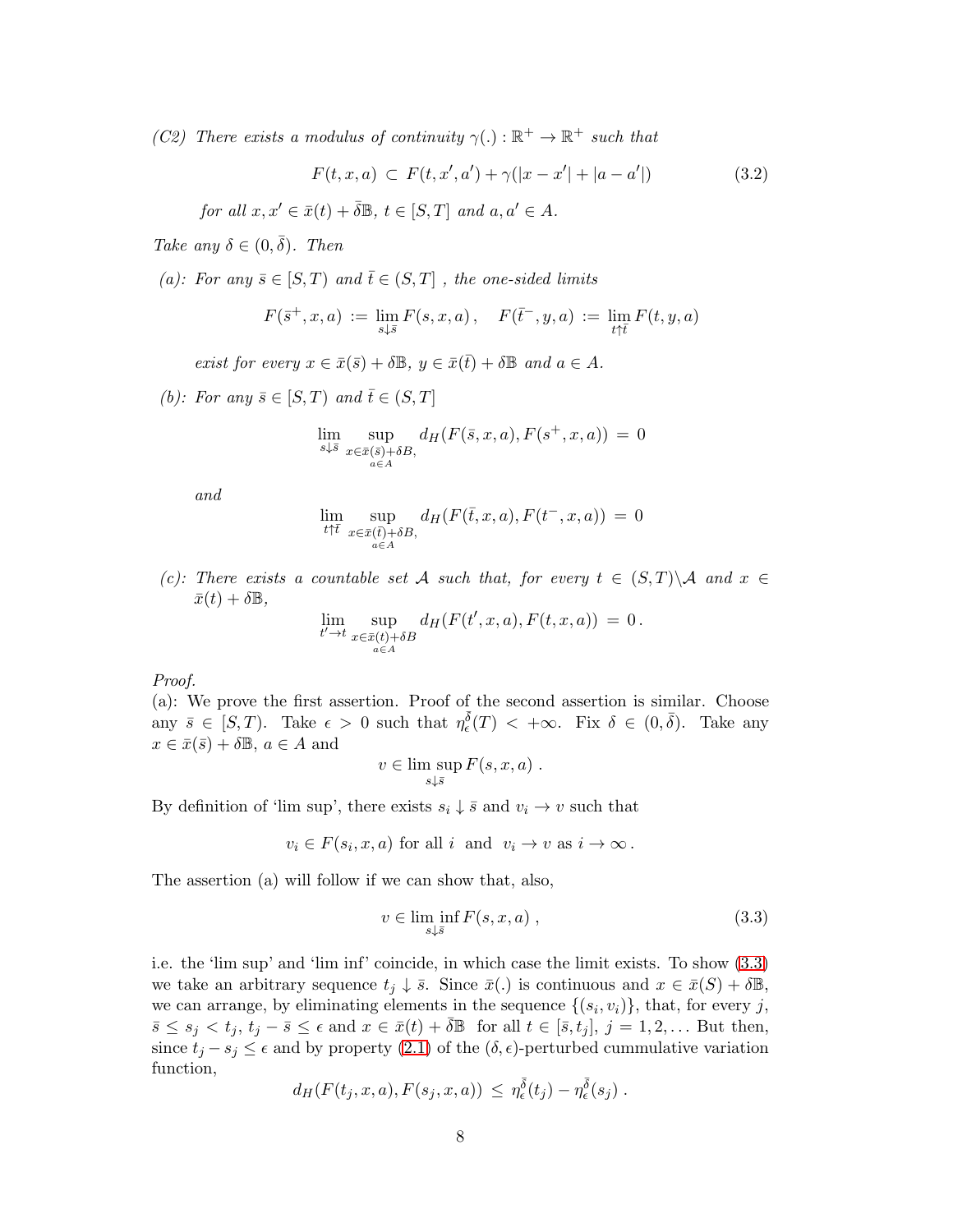This means that, for each j, there exists  $w_i \in F(t_i, x, a)$  and

$$
|v_j - w_j| \, \leq \, \eta_{\epsilon}^{\bar{\delta}}(t_j) - \eta_{\epsilon}^{\bar{\delta}}(s_j) \; .
$$

We know however that, since  $\eta_{\epsilon}^{\bar{\delta}}(.)$  is a finite valued, monotone function, it has a right limit  $\eta_{\epsilon}^{\bar{\delta}}(\bar{s}^+)$  at  $\bar{s}$ . Hence

$$
\lim_{j\to\infty}|v_j-w_j|\,\leq\,\lim_{j\to\infty}\left(\eta^{\overline{\delta}}_{\epsilon}(t_j)-\eta^{\overline{\delta}}_{\epsilon}(s_j)\right)\,\leq\,\eta^{\overline{\delta}}_{\epsilon}(\overline{s}^+)-\eta^{\overline{\delta}}_{\epsilon}(\overline{s}^+)=0\;.
$$

It follows that  $v_j - w_j \to 0$ . But then  $v = \lim_j v_j = \lim_j w_j$ . Since  $t_j \downarrow \overline{s}$  was an arbitrary sequence, we conclude [\(3.3\)](#page-7-0). We have confirmed (a).

(b) These assertions follow from (a), together with the compactness of the set A and of the  $\delta$  balls about  $\bar{x}(\bar{s})$  and  $\bar{x}(\bar{t})$ , and with the assumed continuity properties of  $(x, a) \rightarrow F(t, x, a).$ 

(c) Let A be the empty or countable subset of  $(S, T)$  comprising points at which the finite-valued monotone function  $\eta_{\epsilon}^{\bar{\delta}}(.)$  is discontinuous. Fix a point  $t \in (S,T) \backslash \mathcal{A}$ ,  $a \in A$  and  $x \in \bar{x}(t) + \delta \mathbb{B}$ . Take any  $\rho > 0$ . Since  $\eta_{\epsilon}^{\bar{\delta}}(.)$  is continuous at t, we may choose  $\gamma > 0$  such that

$$
\eta_{\epsilon}^{\overline{\delta}}(t+\gamma)-\eta_{\epsilon}^{\overline{\delta}}(t-\gamma)\,\leq\,\rho\;.
$$

So, for any  $t' \in [S, T]$  such that  $|t' - t| \le \rho \wedge \bar{\epsilon}$ ,

$$
\sup \{ d_H(F(t',x,a), F(t,x,a)) \mid x \in \bar{x}(t) + \bar{\delta} \mathbb{B}, a \in A \} \leq \eta_{\epsilon}^{\bar{\delta}}(t' \vee t) - \eta_{\epsilon}^{\bar{\delta}}(t' \wedge t) \leq \eta_{\epsilon}^{\bar{\delta}}(t + \gamma) - \eta_{\epsilon}^{\bar{\delta}}(t - \gamma) \leq \rho.
$$

The continuity properties of  $F(., x, a)$  at t have been confirmed.

The following lemma provides information about how the cummulative variation function of a multifunction, and its  $\delta$ -perturbation, are affected by changes of  $\delta$  and the parameter space for a.

<span id="page-8-0"></span>**Lemma 3.2.** Take compact sets  $A_1, A \subset \mathbb{R}^k$ , a continuous function  $\bar{x}$ . and a multifunction  $F(.,.,.): [S,T] \times \mathbb{R}^n \times \mathbb{R}^k \to \mathbb{R}^n$ . Assume hypotheses (C1) and (C2) of Prop. [3.1](#page-6-0) are satisfied, and that  $t \to F(t, \ldots)$  has bounded variation along  $\bar{x}(\cdot)$ uniformly over A. Write  $\eta_A(.)$ ,  $\eta_{A_1}(.)$  for the cummulative variation functions of  $t \to F(t,.)$  with respect to the sets A and A<sub>1</sub> respectively, and  $\eta_A^{\delta}(.)$ ,  $\eta_{A_1}^{\delta}(.)$  for their  $\delta$ -perturbations. Let  $\bar{\delta} > 0$  be such that  $\eta_{A'}^{\bar{\delta}}(T) < \infty$  for  $A' = A_i$  and  $A$ . Then, for any  $\delta', \delta \in (0, \bar{\delta}]$  and  $[s, t] \subset [S, T],$ 

<span id="page-8-1"></span>
$$
A_1 \subset A \text{ and } \delta' \leq \delta \implies \eta_{A_1}(t) - \eta_{A_1}(s) \leq \eta_{A_1}^{\delta'}(t) - \eta_{A_1}^{\delta'}(s) \leq \eta_A^{\delta}(t) - \eta_A^{\delta}(s) \tag{3.4}
$$

*Proof.* Assume  $A_1 \subset A$  and take  $0 < \delta' \leq \delta < \overline{\delta}$ . It suffices to prove the inequality  $\eta_A^{\delta'}$  $\frac{\delta'}{A_1}(t) - \eta_A^{\delta'}$  $\delta'_{A_1}(s) \leq \eta_A^{\delta}(t) - \eta_A^{\delta}(s)$ , since the 'left side' inequality [\(3.4\)](#page-8-1) follows immediately by passing to the limit as  $\delta' \downarrow 0$ . Write  $\eta_{A\epsilon}^{\delta}$  for the  $(\delta, \epsilon)$ -perturbation of  $\eta_{A\epsilon}^{\delta}(.),$  etc. Choose  $\epsilon > 0$  such that  $\eta_{A\epsilon}^{\bar{\delta}}(T) < \infty$ . Take  $[s, t] \subset [S, T]$ . Then, by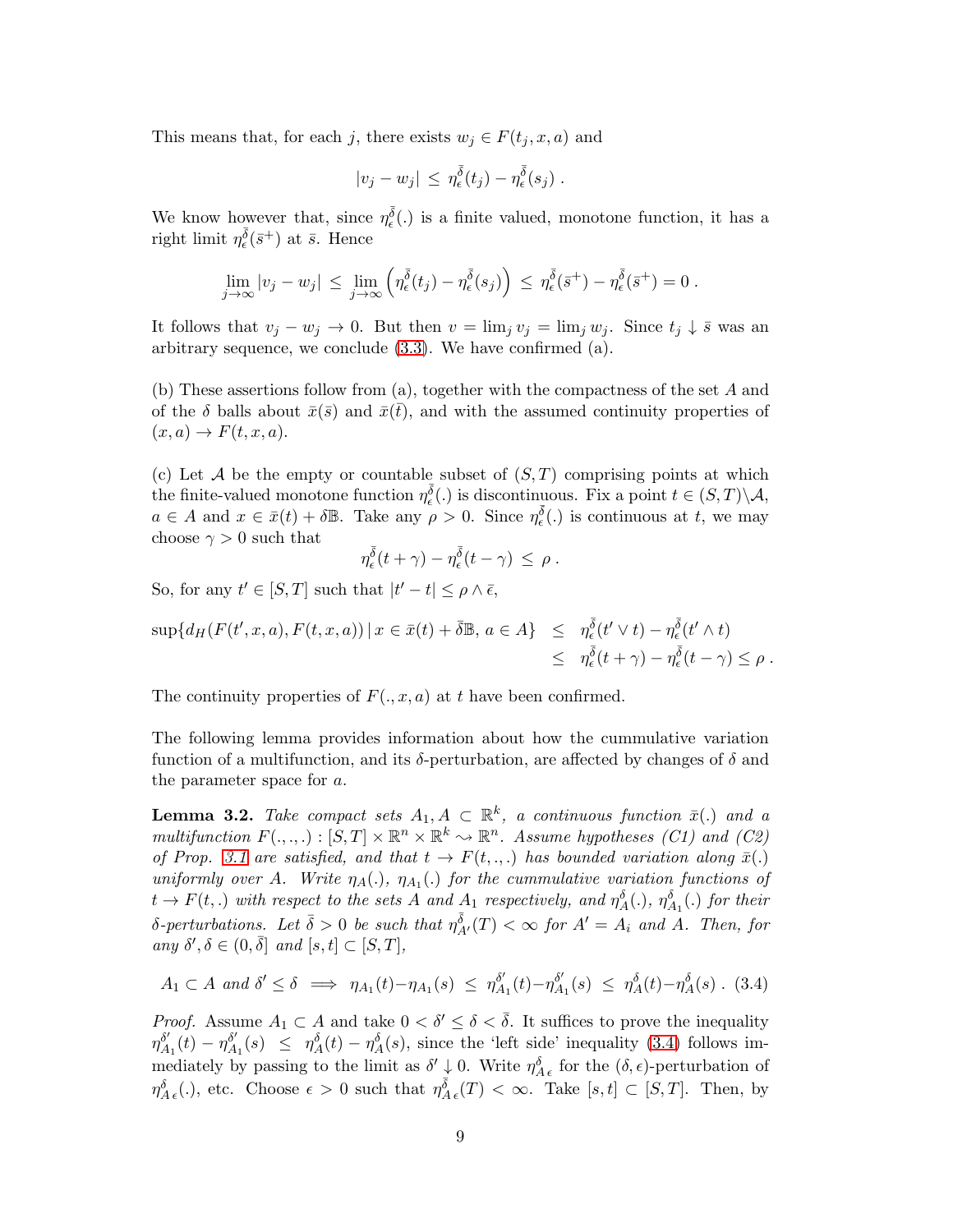consideration of arbitrary partitions of  $[S, t]$  having diameter at most  $\epsilon$ , and their modification, if required, to include and extra grid point  $s$ , we can show

<span id="page-9-0"></span>
$$
\eta_{A_1 \epsilon}^{\delta'}(t) \leq \eta_{A \epsilon}^{\delta'}(s) + 2 \times \gamma(c \times \epsilon) + G_{\epsilon}^{\delta}(s, t), \qquad (3.5)
$$

where c and  $\gamma$ (.) are as in hypotheses (C1) and (C2), and

$$
G_{\epsilon}^{\delta}(s,t) := \sup \left\{ \sum_{i=0}^{N} \sup_{x \in \bar{x}([t_i,t_{i+1}]) + \delta' \mathbb{B}} d_H(F(t_{i+1},x),F(t_i,x)) \right\},\,
$$

in which the supremum is taken over partitions  $\{t_i\}$  of  $[s, t]$  of diameter at most  $\epsilon$ . From the definition of  $\eta_{A\,\epsilon}^{\delta}$ 

<span id="page-9-1"></span>
$$
\eta_{A\epsilon}^{\delta}(t) \geq \eta_{A_1\epsilon}^{\delta}(s) + G_{\epsilon}^{\delta}(s,t) \tag{3.6}
$$

Passing to the limit as  $\epsilon \downarrow 0$  in [\(3.5\)](#page-9-0) and [\(3.6\)](#page-9-1), and combining the resulting relations yields

$$
\eta^{\delta'}_{A_1}(t) - \eta^{\delta'}_{A_1}(s) \ \leq \ \eta^\delta_A(t) - \eta^\delta_A(s) \, .
$$

The next proposition relates the cummulative variation function of the multifunction  $F(.,x,a)$  to that of the derived multifunction  $F(.,x,a)$ , obtained by replacing the end-point values by left and right limits.

<span id="page-9-4"></span>**Proposition 3.3.** Take a compact set  $A \subset \mathbb{R}^k$ , a continuous function  $\bar{x}(.) : [S, T] \to$  $\mathbb{R}^n$  and a multifunction  $F(.,.,.): [S,T] \times \mathbb{R}^n \times A \to \mathbb{R}^n$  which has bounded variation along  $\bar{x}$ (.) uniformly over A. Denote by  $\eta$ (.) the cummulative variation function, and by  $\eta^{\delta}$ .) its  $\delta$ -perturbation. Assume that hypotheses (C1) and (C2) of Prop. [3.1](#page-6-0) are satisfied for some  $\bar{\delta} > 0$ . We can assume that  $\eta^{\bar{\delta}}(T) < +\infty$ . Let  $\tilde{F}(\cdot, \cdot, \cdot)$ :  $[S,T] \times \mathbb{R}^n \times A \to \mathbb{R}^n$  be a multifunction such that, for  $(t, x, a) \in [S,T] \times \mathbb{R}^n \times A$ ,

$$
\tilde{F}(t,x,a) = \begin{cases}\nF(S^+,x,a) & \text{if } t = S \text{ and } |x - \bar{x}(S)| < \bar{\delta} \\
F(T^-,x,a) & \text{if } t = T \text{ and } |x - \bar{x}(T)| < \bar{\delta} \\
F(t,x,a) & \text{otherwise}\n\end{cases} \tag{3.7}
$$

(The limit sets  $F(S^+, x, a)$  and  $F(T^-, x, a)$ ) exist, by the preceding proposition.)

Then  $\tilde{F}(\cdot,\cdot,\cdot)$  has bounded variation along  $\bar{x}(\cdot)$  uniformly over A. Write  $\tilde{\eta}(\cdot)$  and  $\tilde{\eta}^{\delta}$ (.) for its cummulative variation function and  $\delta$ -perturbation.

Take any  $\delta \in (0, \bar{\delta})$ .  $\tilde{\eta}^{\delta}(.)$  is right continuous at S and left continuous at T, i.e.

<span id="page-9-3"></span>
$$
\tilde{\eta}^{\delta}(S) = \lim_{s \downarrow S} \tilde{\eta}^{\delta}(s) \quad \text{and} \quad \tilde{\eta}^{\delta}(T) = \lim_{t \uparrow T} \tilde{\eta}^{\delta}(t). \tag{3.8}
$$

Furthermore, the  $\delta$ -perturbed cummulative variation functions of  $F(\ldots, \ldots)$  and  $\tilde{F}(\ldots, \ldots)$ are related as follows:

<span id="page-9-2"></span>
$$
\tilde{\eta}^{\delta}(t) = \begin{cases}\n\eta^{\delta}(t) - \sup_{x \in \bar{x}(S) + \delta \mathbb{B}, a \in A} d_H(F(S, x, a), F(S^+, x, a)) & \text{for } t \in (S, T) \\
\eta^{\delta}(T) - \sup_{x \in \bar{x}(S) + \delta \mathbb{B}, a \in A} d_H(F(S, x, a), F(S^+, x, a)) & \text{for } t = T. \\
-\sup_{x \in \bar{x}(T) + \delta \mathbb{B}, a \in A} d_H(F(T, x, a), F(T^-, x, a)) & \text{for } t = T.\n\end{cases}
$$
\n(3.9)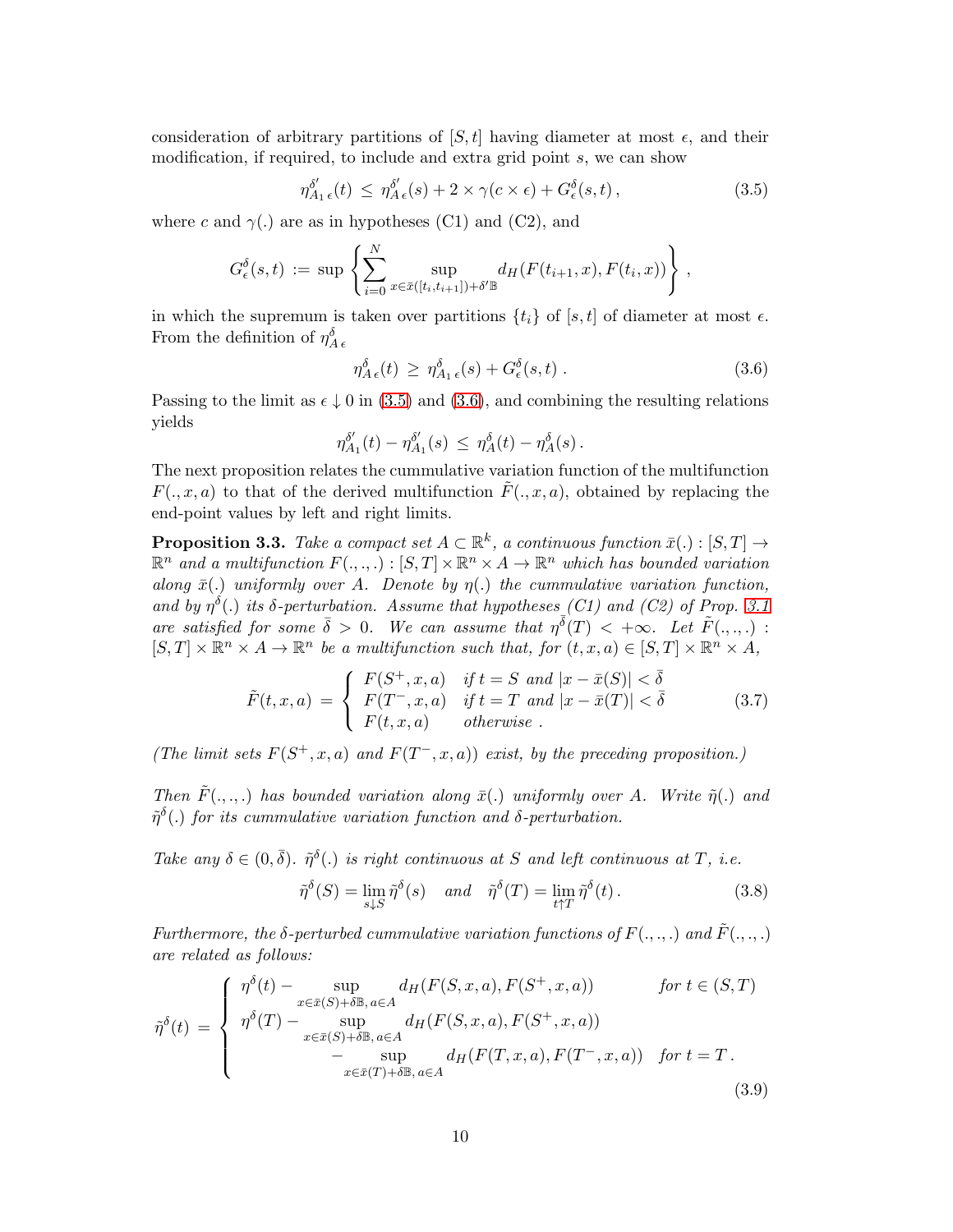Relation [\(3.9\)](#page-9-2) implies, in particular, that

<span id="page-10-0"></span>
$$
\tilde{\eta}^{\delta}(t) - \tilde{\eta}^{\delta}(s) = \eta^{\delta}(t) - \eta^{\delta}(s) \text{ for any } [s, t] \subset (S, T). \tag{3.10}
$$

The relations [\(3.8\)](#page-9-3)-[\(3.10\)](#page-10-0) remain valid when for  $\delta = 0$ , under the interpretation  $\eta^0(.) = \eta(.)$  and  $\tilde{\eta}^0(.) = \tilde{\eta}(.)$ .

#### Proof of Prop. [3.3](#page-9-4):

Take  $\bar{\epsilon} > 0$  such that  $\eta_{\bar{\epsilon}}^{\bar{\delta}}(T) < \infty$  and  $\delta \in (0, \bar{\delta})$ . To begin, we verify the following assertion: for any  $\delta' \in (0, \delta)$ 

<span id="page-10-5"></span>
$$
\eta^{\delta'}(T) \le \lim_{T' \to T} \eta^{\delta}(T') + \sup_{x \in \bar{x}(T) + \delta \mathbb{B}, a \in A} d_H(F(T, x, a), F(T^-, x, a)), \tag{3.11}
$$

We can choose  $T_1 \in (S, T)$  such that  $|T - T_1|$  is arbitrarily small and  $c \times |T - T_1|$  $\delta - \delta'$ . For any  $T_2 \in (T_1, T]$  define

$$
G_{\delta}(T_1, T_2) := \sup \left\{ \sum_{i=0}^N \sup_{x \in \bar{x}(T) + \delta \mathbb{B}, a \in A} d_H(F(t_{i+1}, x, a), F(t_i, x, a)) \right\},\,
$$

in which the 'outer' supremum is taken over all partitions  $\{t_i\}$  of  $[T_1, T_2]$ . Notice that the 'inner' suprema are all taken over the same set  $(\bar{x}(T) + \delta \mathbb{B}) \times A$ . It follows that the value of  $G_{\delta}(T_1, T_2)$  is unchanged if we restrict the magnitude of the diameters of the the partitions considered in the definition; that is, for any  $\epsilon > 0$  we have

<span id="page-10-1"></span>
$$
G_{\delta}(T_1, T_2) = \sup \left\{ \sum_{i=0}^{N} \sup_{x \in \bar{x}(T) + \delta \mathbb{B}, a \in A} d_H(\tilde{F}(t_{i+1}, x, a), \tilde{F}(t_i, x, a)) | \operatorname{diam}\{t_i\} \le \epsilon \right\}.
$$
\n(3.12)

By considering the modification of arbitrary partitions of  $[S, T]$  to include the extra 'grid point'  $T_1$ , we can deduce that, for any  $\epsilon \in (0, \bar{\epsilon}],$ 

$$
\eta_{\epsilon}^{\delta'}(T) \leq \eta_{\epsilon}^{\delta'}(T_1) + 2 \times \gamma(c \times \epsilon) + G_{\delta}(T_1, T).
$$

Here, c and  $\gamma(.)$  are as in hypotheses (C1) and (C2). In the limit as  $\epsilon \downarrow 0$ , we obtain

<span id="page-10-2"></span>
$$
\tilde{\eta}^{\delta'}(T) \leq \tilde{\eta}^{\delta'}(T_1) + G_{\delta}(T_1, T). \tag{3.13}
$$

For any  $\rho > 0$  there exists a partition  $\{t_0, \ldots, t_N\}$  of  $[T_1, T]$  achieving the 'outer' supremum defining  $G_{\delta}(T_1, T)$ , with error at most  $\rho$ . It follows that

<span id="page-10-3"></span>
$$
G_{\delta}(T_1, T) \leq G_{\delta}(T_1, t_{N-1}) + \sup_{x \in \bar{x}(T) + \delta \mathbb{B}} d_H(F(t_{N-1}, x), F(T^-, x)) + \rho.
$$
 (3.14)

But, in consequence of [\(3.12\)](#page-10-1), we know that, for any  $\epsilon \in (0, \bar{\epsilon}],$ 

$$
\tilde{\eta}_{\epsilon}^{\delta}(t_{N-1}) \geq \tilde{\eta}_{\epsilon}^{\delta}(T_1) + G_{\delta}(T_1, t_{N-1}).
$$

In the limit, as  $\epsilon \downarrow 0$ , we obtain

<span id="page-10-4"></span>
$$
\tilde{\eta}^{\delta}(t_{N-1}) \ge \tilde{\eta}^{\delta}(T_1) + G_{\delta}(T_1, t_{N-1}). \tag{3.15}
$$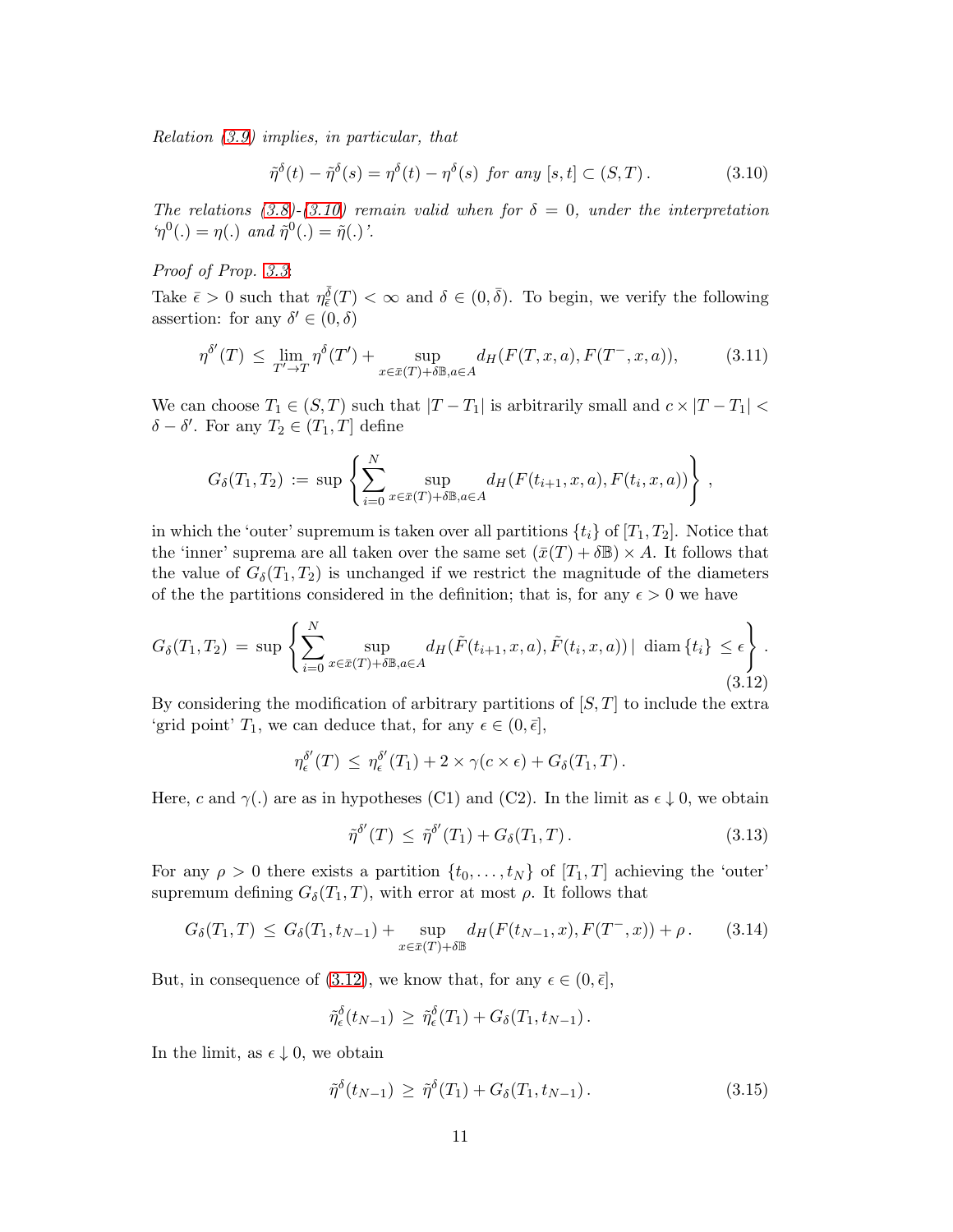Since  $\eta^{\delta'}(T_1) \leq \eta^{\delta}(T_1)$ , it follows from  $(3.13),(3.14)$  $(3.13),(3.14)$  and  $(3.15)$  that

$$
\eta^{\delta'}(T) \leq \eta^{\delta}(t_{N-1}) + \sup_{x \in \bar{x}([T_1, T], a \in A) + \delta \mathbb{B}} d_H(F(T_1, x, a), F(T, x, a)) + \rho.
$$
  

$$
\leq \lim_{T' \uparrow T} \tilde{\eta}^{\delta}(T') + \sup_{x \in \bar{x}([T_1, T]) + \delta \mathbb{B}, a \in A} d_H(F(T_1, x, a), F(T, x, a)) + \rho.
$$

This relation is valid for  $T_1$ 's arbitrarily close to T and any  $\rho > 0$ . Using Prop. [3.1](#page-6-0) to evaluate the limit of the sup term on the right side, we deduce

$$
\tilde{\eta}^{\delta'}(T) \leq \lim_{T'\uparrow T} \tilde{\eta}^{\delta}(T') + \sup_{x\in\bar{x}(T)+\delta\mathbb{B},a\in A} d_H(F(T,x,a),F(T^-,x,a)).
$$

This confirms relation [\(3.11\)](#page-10-5).

Our next task will be to relate the cummulative variation functions of  $t \to F(t, ., .)$ and  $\tilde{t} \to F(t, ., .)$  at times  $t < T$ .

Fix  $t \in (S, T)$  and take  $\epsilon \in (0, \bar{\epsilon}]$  such that  $\eta_{\epsilon}^{\bar{\delta}}(T) < +\infty$ . Let  $\mathcal{T} = \{t_0 = S, \ldots, t_N =$ t} be an arbitrary partition of  $[S, t]$  with  $\dim\{\mathcal{T}\}\leq \epsilon$ . Take an arbitrary sequence  $s_j \downarrow S$ . For j sufficiently large,

$$
\eta_{\epsilon}^{\delta}(t) \ge \sup \{ d_{H}(F(s_{j}, x, a), F(S, x, a)) \mid x \in \bar{x}([S, s_{j}]) + \delta B, a \in A \} + \sup \{ d_{H}(F(s_{j}, x, a), F(t_{1}, x, a)) \mid x \in \bar{x}([s_{j}, t_{1}]) + \delta B, a \in A \} + \sum_{i=1}^{N-1} \sup \{ d_{H}(F(t_{i+1}, x, a), F(t_{i}, x, a)) \mid x \in \bar{x}([t_{i}, t_{i+1}]) + \delta B, a \in A \} .
$$

In view of Prop. [3.1,](#page-6-0) we may pass to the limit as  $j \to \infty$  in this relation to obtain:

$$
\eta_{\epsilon}^{\delta}(t) \ge \sup \{ d_{H}(F(S^{+}, x, a), F(S, x, a)) \mid x \in \bar{x}(S) + \delta B, a \in A \} + \sup \{ d_{H}(F(S^{+}, x, a), F(t_{1}, x, a)) \mid x \in \bar{x}([S, t_{1}]) + \delta B, a \in A \} + \sum_{i=1}^{N-1} \sup \{ d_{H}(F(t_{i+1}, x, a), F(t_{i}, x, a)) \mid x \in \bar{x}([t_{i}, t_{i+1}]) + \delta B, a \in A \} .
$$

Since  $\mathcal T$  was an arbitrary partition with diam $\{\mathcal T\} \leq \epsilon$ , it follows that

<span id="page-11-1"></span>
$$
\eta_{\epsilon}^{\delta}(t) \ge \sup \left\{ d_H(F(S^+, x, a), F(S, x, a)) \mid x \in \bar{x}(S) + \delta B, a \in A \right\} + \tilde{\eta}_{\epsilon}^{\delta}(t). \tag{3.16}
$$

Take again an arbitrary partition  $\mathcal{T} = \{t_0 = S, \ldots, t_N = t\}$  of  $[S, t]$ . Then, for any  $\epsilon \in (0, \bar{\epsilon}],$ 

<span id="page-11-0"></span>
$$
\tilde{\eta}_\epsilon^{\delta}(t) \ge \sup \{ d_H(F(S^+, x, a), F(t_1, x, a)) \mid x \in \bar{x}([S, t_1]) + \delta B, a \in A \}
$$
  
+ 
$$
\sum_{i=1}^{N-1} \sup \{ d_H(F(t_{i+1}, x, a), F(t_i, x, a)) \mid x \in \bar{x}([t_i, t_{i+1}]) + \delta B, a \in A \}
$$
(3.17)

By the triangle inequality we have, for each  $x \in {\bar{x}(t) + \delta \mathbb{B} | t \in [S, t_1]}$  and  $a \in A$ ,  $d_H(F(S^+, x, a), F(t_1, x, a)) \geq d_H(F(S, x, a), F(t_1, x, a)) - d_H(F(S^+, x, a), F(S, x, a))$ .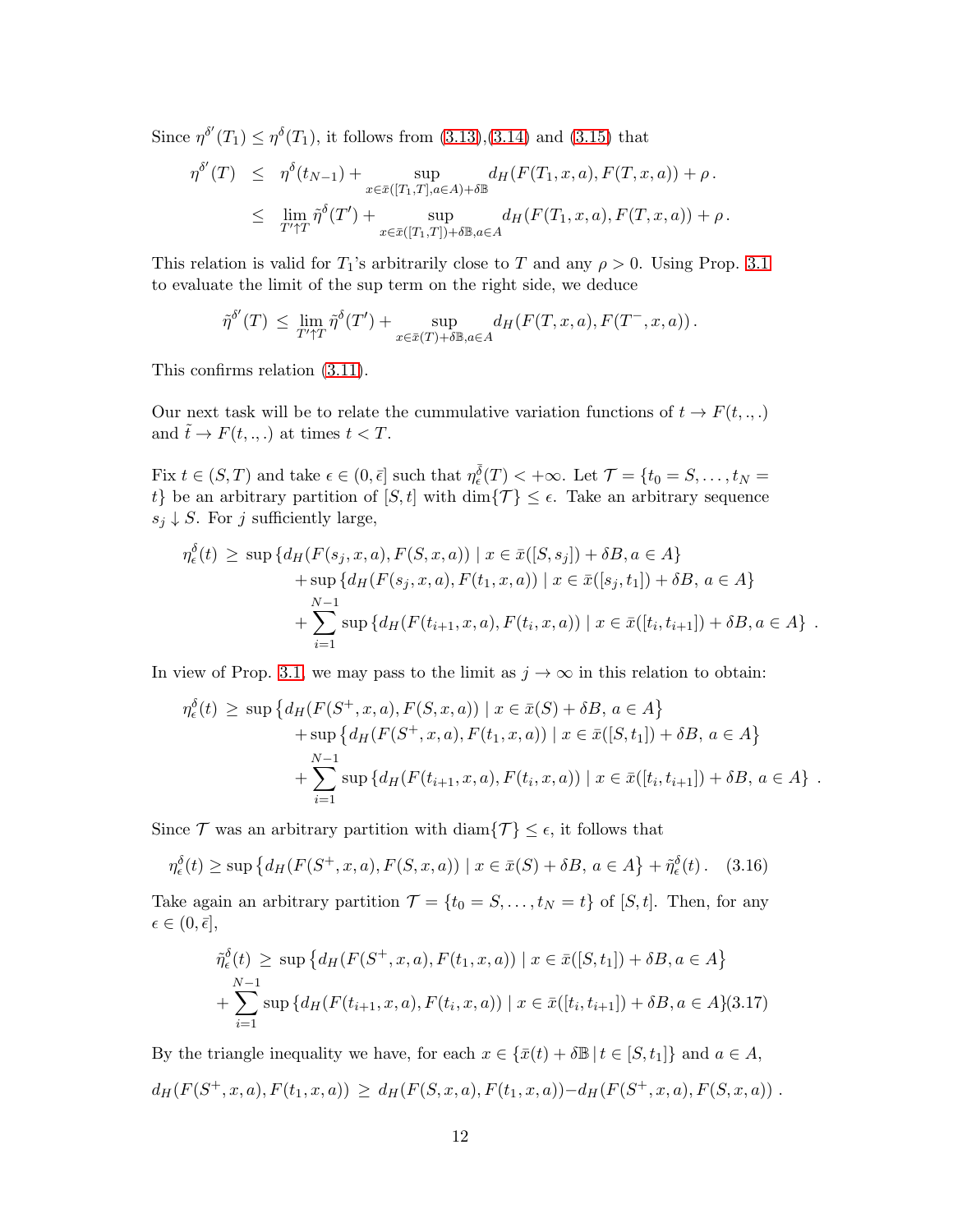Furthermore,

$$
\max d_H(F(S^+, x, a), F(t_1, x, a)) \ge \max d_H(F(S, x, a), F(t_1, x, a)) - \max \{d_H(F(S^+, x, a), F(S, x, a)),
$$

where, in each term, the max is taken over  $(x, a) \in {\overline{x}}(t) + \delta \mathbb{B} | t \in [S, t_1] \times A$ . Since T was an arbitrary partition such that  $\text{diam}\{\mathcal{T}\}\leq \epsilon$ , we deduce from [\(3.17\)](#page-11-0) that

$$
\tilde{\eta}_{\epsilon}^{\delta}(t) \geq \eta_{\epsilon}^{\delta}(t) - \max\{d_H(F(S^+,x,a), F(S,x,a)) \,|\, (x,a) \in \{\bar{x}(t) + \delta \mathbb{B} \,|\, t \in [S,t_1] \} \times A\}.
$$

This relation combines with [\(3.16\)](#page-11-1) to yield

$$
0 \leq \eta_{\epsilon}^{\delta}(t) - \tilde{\eta}_{\epsilon}^{\delta}(t) - \max\{d_H(F(S^+, x, a), F(S, x, a)) \mid x \in \bar{x}(S) + \delta \mathbb{B}, a \in A\} \leq \Delta(\epsilon, \delta),
$$

<span id="page-12-0"></span>in which

$$
\Delta(\epsilon, \delta) := \max \{ d_H(F(S^+, x, a), F(S, x, a)) \mid x \in \{ \bar{x}(t) + \delta \mathbb{B} \mid t \in [S, (S + \epsilon) \wedge T] \}, a \in A \}
$$
  
- 
$$
\max \{ d_H(F(S^+, x, a), F(S, x, a)) \mid x \in \bar{x}(S) + \delta \mathbb{B}, a \in A \} .
$$
 (3.18)

Since  $\bar{x}$ . is continuous and, as is easily shown,  $F(S^+, \ldots)$  has modulus of continuity  $\gamma(.)$  on  $\{\bar{x}(S) + \delta \mathbb{B}\}\times A$ , where  $\gamma(.)$  is as in hypothesis (C2), we have

$$
\lim_{\epsilon'\downarrow 0}\Delta(\epsilon',\delta)=0\;.
$$

Passing to the limit as  $\epsilon \downarrow 0$  gives

<span id="page-12-1"></span>
$$
\eta^{\delta}(t) = \tilde{\eta}^{\delta}(t) + \max\{d_H(F(S^+, x, a), F(S, x, a)) \mid x \in \bar{x}(S) + \delta \mathbb{B}, a \in A\}.
$$
 (3.19)

In the limit as  $\delta \downarrow 0$  we obtain

<span id="page-12-2"></span>
$$
\eta(t) = \tilde{\eta}(t) + \sup_{a \in A} d_H(F(S^+, \bar{x}(S), a), F(S, \bar{x}(S), a)) . \tag{3.20}
$$

We have validated the assertions in the proposition concerning cummulative variations of F and  $\tilde{F}$  on the half open interval  $[S, T)$ .

Now we verify the right continuity of  $\tilde{\eta}^{\delta}(.)$  and  $\tilde{\eta}(.)$  at S. We shall confirm the right continuity of only  $\tilde{\eta}(\cdot)$  at S, since this will imply, also, the right continuity of  $\eta(\cdot)$  at S , in consequence of the relation

$$
0 \le \eta(t) - \eta(S) = \eta(t) - 0 \le \eta^{\delta}(t) - 0 = \eta^{\delta}(t) - \eta^{\delta}(S)
$$
 for all  $t \in (S, T]$ .

Let us assume, in contradiction, that  $\tilde{\eta}^{\delta}(.)$  is not right continuous at S. Then there exists  $\alpha > 0$  such that  $\tilde{\eta}^{\delta}(t) - (\tilde{\eta}^{\delta}(S) = 0) \ge \alpha$  for all  $t \in [S, T]$ . Choose any  $\epsilon > 0$ such that  $\tilde{\eta}_{\epsilon}^{\delta}(t) < \infty$ . We can also arrange, by reducing the size of  $\epsilon$ , that  $\Delta(\epsilon, \delta)$ given by [\(3.18\)](#page-12-0) satisfies

$$
\Delta(\epsilon,\delta) < \alpha/8 \, .
$$

By Prop [3.1,](#page-6-0) we can find  $\bar{s} > 0$  such that

$$
\max_{\substack{x \in \bar{x}(S) + \delta B, \\ a \in A}} d_H(F(\bar{s}, x, a), F(S^+, x, a)) \leq \alpha/4.
$$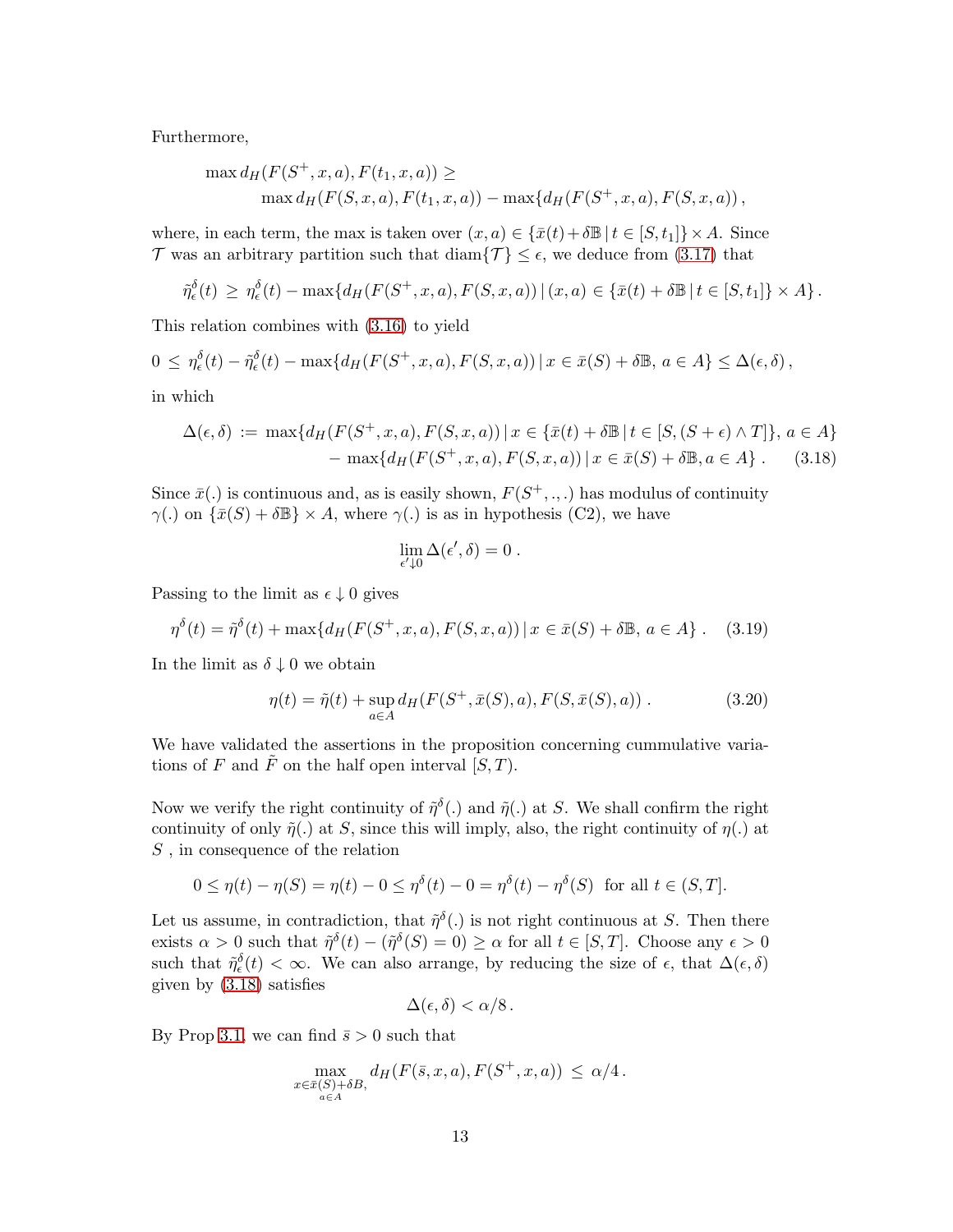By the properties of the supremum, we can choose a partition  $\{s_0, ..., s_N\}$  of  $[S, \bar{s}],$ of diameter at most  $\epsilon$ , such that

<span id="page-13-0"></span>
$$
\tilde{\eta}_{\epsilon}^{\delta}(\bar{s}) \leq \max_{x \in \bar{x}([S,s_1]) + \delta B} d_H(F(s_1, x, a), F(S^+, x, a)) + \alpha/4 + \Sigma_2
$$
\n
$$
= \Delta(\epsilon, \delta) + \max_{x \in \bar{x}(S) + \delta' B, d_H(F(\bar{s}, x, a), F(S^+, x, a)) + \alpha/4 + \Sigma_2 \quad (3.21)
$$
\n
$$
\leq \alpha/8 + \alpha/4 + \Sigma_2 + \alpha/4 = \Sigma_2 + 5\alpha/8,
$$
\n(3.22)

in which  $\Delta(\epsilon, \delta)$  is as in [\(3.18\)](#page-12-0) and

$$
\Sigma_2 := \sum_{i=1}^{N-1} \max_{x \in \bar{x}([s_i, s_{i+1}]) + \delta \mathbb{B}, \atop a \in A} d_H(F(s_{i+1}, x, a), F(s_i, x, a)).
$$

But we can also choose a partition  $\{t_0, \ldots, t_M\}$  of  $[S, s_1]$  (which will have diameter not greater than  $\epsilon$ ) such that

$$
\alpha \leq \tilde{\eta}_{\epsilon}^{\delta}(s_1) \leq \Sigma_1 + \alpha/4 \,,
$$

where

$$
\Sigma_1 := \sum_{i=0}^{N-1} \max_{x \in \bar{x}([t_i,t_{i+1}]) + \delta' \mathbb{B}} d_H(F(t_{i+1},x,a),F(t_i,x,a)).
$$

It follows that

$$
\Sigma_1 \geq 3\alpha/4.
$$

But since the concatenation of  $\{t_0 \ldots, t_M\}$  and  $\{s_1 \ldots, s_N\}$  is a partition of  $[S, \bar{s}],$ of diameter no greater than  $\epsilon$ , we know from the preceding inequality that

$$
\tilde{\eta}_{\epsilon}^{\delta}(\bar{s}) \ge \Sigma_1 + \Sigma_2 \ge \Sigma_2 + 3\alpha/4.
$$

But this contradicts [\(3.22\)](#page-13-0). We have confirmed that  $\tilde{\eta}^{\delta}$ . (and so also  $\eta(.)$ ) are continuous from the left at  $S$ ).

Next, we shall show that

<span id="page-13-1"></span>
$$
\eta^{\delta}(T) = \lim_{T' \to T} \eta^{\delta}(T') + \sup_{x \in \bar{x}(T) + \delta \mathbb{B}, a \in A} d_H(F(T, x, a), F(T^-, x, a)), \tag{3.23}
$$

$$
\eta(T) = \lim_{T' \to T} \eta(T') + \sup_{a \in A} d_H(F(T, \bar{x}(T), a), F(T^-, \bar{x}(T), a)). \tag{3.24}
$$

This will complete the proof of the remaining assertions of the proposition. Indeed, since the multifunction  $t \to \tilde{F}(t, ., .)$  is continuous at the right end-point T, the analysis leading to [\(3.23\)](#page-13-1), but applied to  $\tilde{F}$ , yields

$$
\tilde{\eta}^{\delta}(T) = \lim_{T' \to T} \tilde{\eta}^{\delta}(T') + 0 \quad \text{ and } \quad \tilde{\eta}(T) = \lim_{T' \to T} \tilde{\eta}(T') + 0 \, .
$$

This is the claimed right continuity of  $\tilde{\eta}^{\delta}$ . (and of  $\eta(.)$ ) at T. On the other hand, [\(3.23\)](#page-13-1) and [\(3.24\)](#page-13-1) combine with [\(3.19\)](#page-12-1) and [\(3.20\)](#page-12-2) to yield the representation of  $\tilde{\eta}^{\delta}(T)$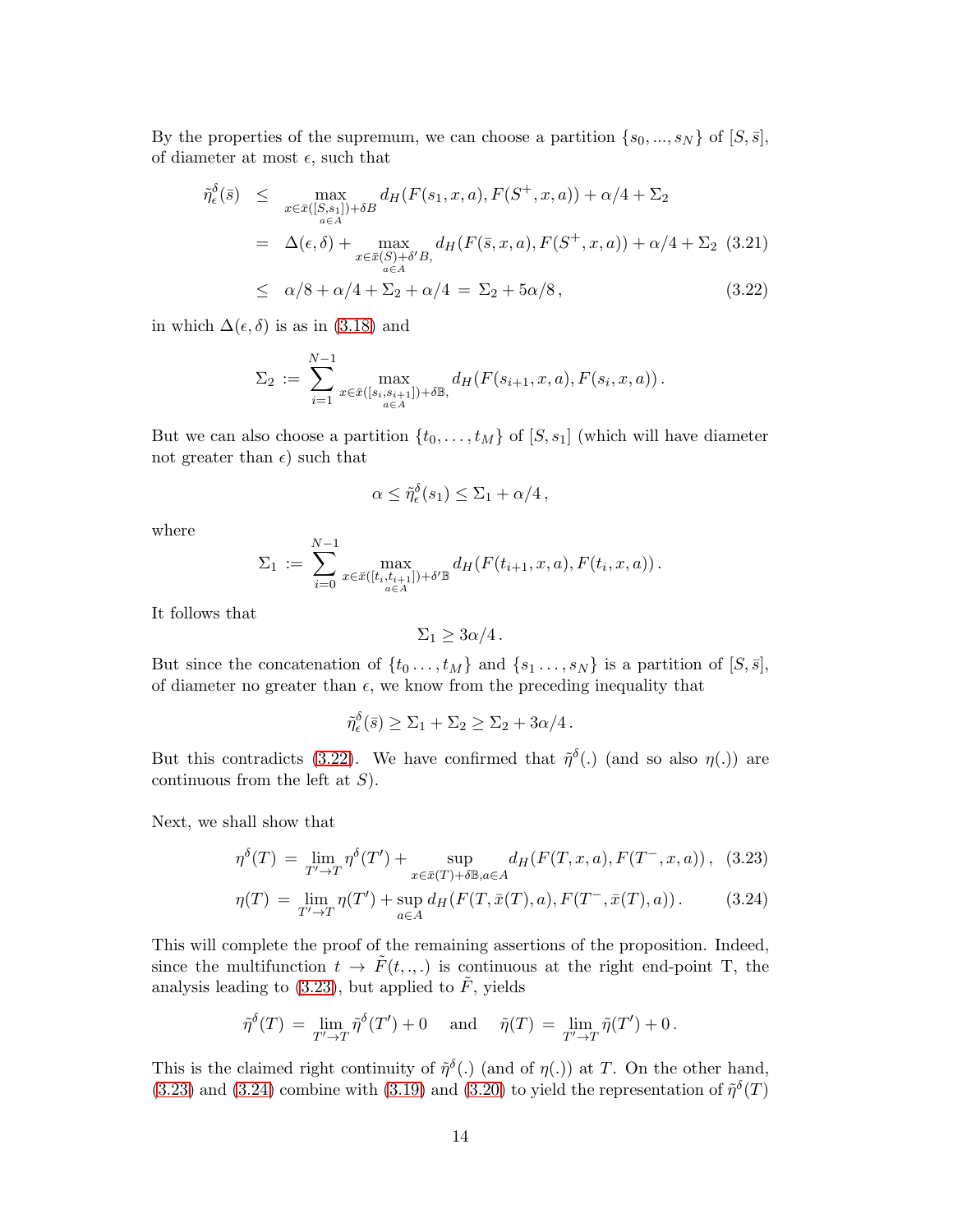in terms of  $\eta^{\delta}(T)$  in [\(3.9\)](#page-9-2) (and the analogous representation of  $\tilde{\eta}(T)$ ).

To prove [\(3.23\)](#page-13-1) and [\(3.24\)](#page-13-1) we first note that, since  $\delta' \to \tilde{\eta}^{\delta'}(T)$  is monotone, we can find  $\delta_1 \in (\delta, \bar{\delta})$  such that  $\eta^{\delta_1}(T)$  is continuous at  $\delta_1$ . But then, by [\(3.11\)](#page-10-5),

<span id="page-14-0"></span>
$$
\eta^{\delta_1}(T) \le \lim_{T' \to T} \eta^{\delta_1}(T') + \sup_{x \in \bar{x}(T) + \delta_1 \mathbb{B}, a \in A} d_H(F(T, x, a), F(T^-, x, a)). \tag{3.25}
$$

By Lemma [3.2](#page-8-0) however we have, for any  $T' \in (S, T)$ ,

<span id="page-14-2"></span>
$$
\tilde{\eta}^{\delta}(T) - \tilde{\eta}^{\delta}(T') \leq \tilde{\eta}^{\delta_1}(T) - \tilde{\eta}^{\delta_1}(T'). \tag{3.26}
$$

Consequently

$$
\tilde{\eta}^{\delta}(T) - \lim_{T' \to T} \tilde{\eta}^{\delta}(T') \leq \tilde{\eta}^{\delta_1}(T) - \lim_{T' \to T} \tilde{\eta}^{\delta_1}(T').
$$

This relation combines with [\(3.25\)](#page-14-0) to give

<span id="page-14-1"></span>
$$
\eta^{\delta}(T) \leq \lim_{T' \to T} \eta^{\delta}(T') + \sup_{x \in \bar{x}(T) + \delta_1 \mathbb{B}, a \in A} d_H(F(T, x, a), F(T^-, x, a)). \tag{3.27}
$$

Since  $\delta_1$  can be chosen such that  $\delta_1 - \delta$  is arbitrarily small and in view of the continuity properties of  $F(., ., .)$ , we see that the preceding relation is true when the supremum is taken over  $x \in \overline{x}(T) + \delta \mathbb{B}$  in place of  $x \in \overline{x}(T) + \delta_1 \mathbb{B}$ .

For  $0 < \epsilon' < \epsilon$  and  $0 < \delta' < \delta$  sufficiently small, from the definition of  $\eta_{\epsilon}^{\delta}(.)$ ,

$$
\eta_{\epsilon}^{\delta}(T) \geq \eta_{\epsilon}^{\delta}(T-\epsilon) + \sup_{x \in \bar{x}([T-\epsilon,T]) + \delta \mathbb{B}, a \in A} d_H(F(T,x,a), F(T^-,x,a)).
$$
  

$$
\geq \eta_{\epsilon'}^{\delta'}(T-\epsilon) + \sup_{x \in \bar{x}([T-\epsilon,T]) + \delta \mathbb{B}, a \in A} d_H(F(T,x,a), F(T^-,x,a)).
$$

Passing to the limit, first as  $\epsilon' \downarrow 0$ , then as  $\delta' \downarrow 0$  and then as  $\epsilon \to 0$  and combining the resulting relation with [\(3.27\)](#page-14-1) (when  $\delta_1$  replaces  $\delta$  in the supremum operation) yields [\(3.23\)](#page-13-1).

To prove [\(3.24\)](#page-13-1) note that, passing to the limit in the preceding relation, first as  $\epsilon' \to 0$ , then as  $\delta' \to 0$ , then as  $\epsilon \to 0$  and, finally, as  $\delta \to 0$  and finally as, gives

<span id="page-14-3"></span>
$$
\eta(T) \ge \lim_{T' \to T} \eta(T') + \sup_{a \in A} d_H(F(T, \bar{x}(T), a), F(T^-, \bar{x}(T), a)) \tag{3.28}
$$

Also, passing to the limit as  $\delta \to 0$  in [\(3.26\)](#page-14-2), for fixed T', and then as  $T' \to T$  yields

$$
\eta(T) - \lim_{T' \to T} \eta(T') \leq \eta^{\delta_1}(T) - \lim_{T \to T} \eta^{\delta_1}(T').
$$

But then from [\(3.25\)](#page-14-0) we deduce

$$
\eta(T) \leq \lim_{T' \to T} \eta(T') + \sup_{x \in \bar{x}(T) + \delta_1 \mathbb{B}, a \in A} d_H(F(T, x, a), F(T^-, x, a)).
$$

Since this relation holds for  $\delta_1$  arbitrarily small, it remains valid when we set  $\delta_1 = 0$ . Taking note also of [\(3.28\)](#page-14-3), we conclude [\(3.24\)](#page-13-1).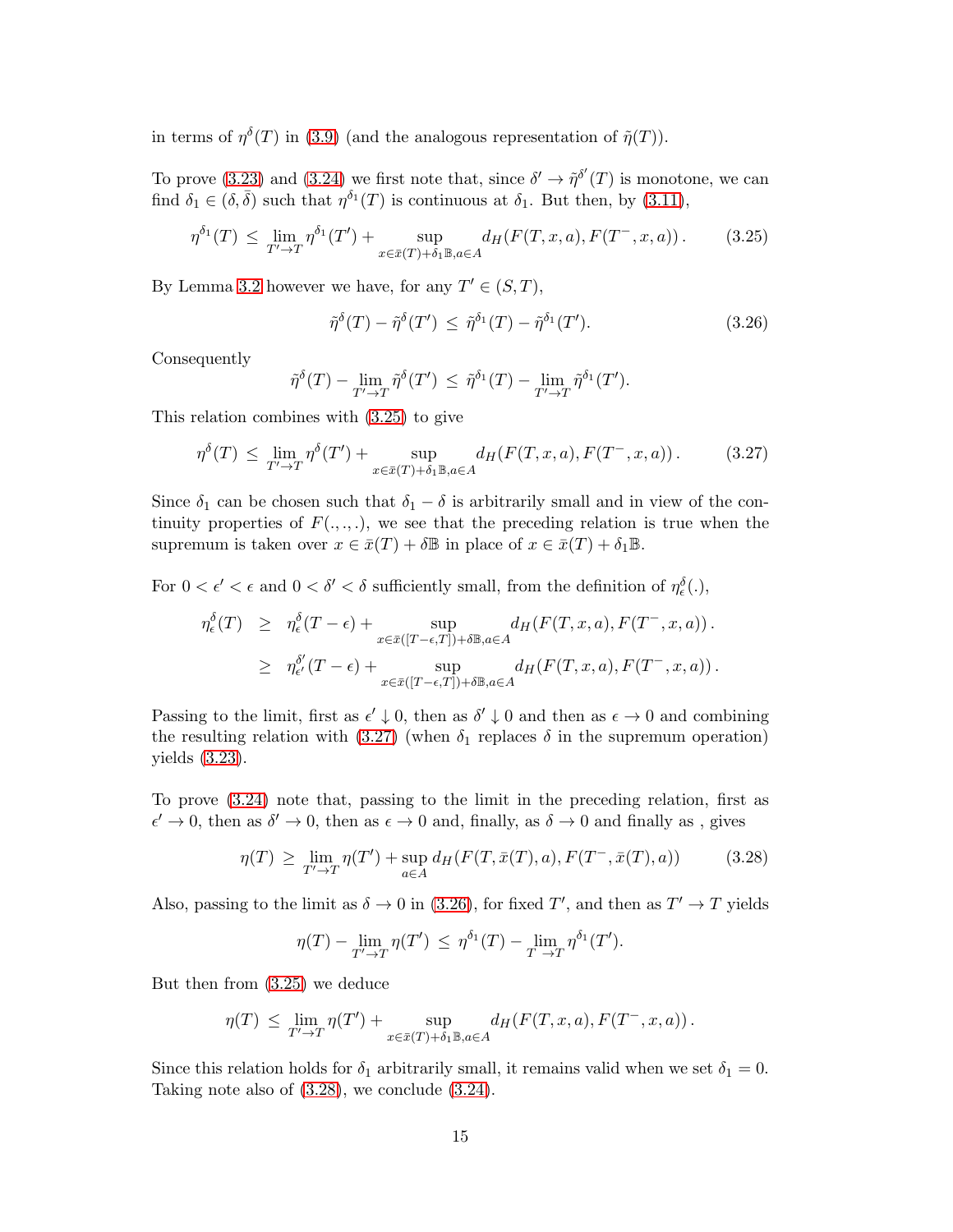## 4 The Partial Variation Measure of a Function of a Scalar and a Vector Variable

In this section we examine in more detail the properties of a function  $m(.,.)$ :  $[S,T] \times \mathbb{R}^n \to \mathbb{R}^r$  that has bounded variation with respect to the first variable, along a given trajectory  $x(.) : [S, T] \to \mathbb{R}^n$ . We restrict attention to a special case of the multifunctions earlier considered, in which the multifunction is point valued (i.e.  $m(.,.)$ ) is a function), and no longer depends on a parameter a.

The motivation arises from a desire to make sense of integrals arising in sensitivity analysis, of the form

$$
\int_{S}^{T} p^{T}(t) \frac{\partial m}{dt} (t, \bar{x}(t)) dt , \qquad (4.1)
$$

in circumstances when  $m(t, x)$  has bounded variation with respect to the first variable, but fails to be continuously differentiable with respect to this variable. Here,  $p(.)$  is a given continuous function. Notice that, if  $f(.,.)$  is a continuously differentiable function, the integral can be written as

<span id="page-15-0"></span>
$$
\int_{S}^{T} p^{T}(t) d\mu(t) , \qquad (4.2)
$$

where  $\mu$  is the Borel (signed) measure on [S, T] defined by  $d\mu = \alpha(t)dt$ , in which  $\alpha(t)$  is the integrable function

$$
\alpha(t) = \frac{\partial m}{dt} (t, \bar{x}(t)).
$$

For  $m(t, x)$ 's that are merely of bounded variation with respect to t, the idea is to define the integral according to  $(4.2)$ , but now taking  $\mu$  to be some measure constructed from limits of finite difference approximations of the function  $m(.,.)$ .

We shall invoke the hypotheses:

(BV1):  $\bar{x}$ .) is continuous and  $x \to m(t, x)$  is continuously differentiable on the interior of  $\bar{x}(t) + \epsilon' \mathbb{B}$  for each  $t \in [S, T]$ , for some  $\epsilon' > 0$ .

(BV2): (i):  $t \to m(t,.)$  has bounded variation along  $\bar{x}(.)$ 

(i):  $t \to \nabla_x m(t,.)$  has bounded variation along  $\bar{x}(.)$ .

The first step is to define the measure  $\mu$  to replace  $\frac{\partial m}{\partial t}(t, \bar{x}(t))$ . The construction of the measure is based on the following lemma:

<span id="page-15-1"></span>**Lemma 4.1.** Take functions  $m : [S, T] \times \mathbb{R}^n \to \mathbb{R}^r$  and  $\bar{x}(.) : [S, T] \to \mathbb{R}^n$ . Assume (BV1) and (BV2). Take any sequence of partitions  $\{t_i^j\}$  $j_i^{j}$ <sub>i</sub> $j_i^{N_j}$ ,  $j = 1, 2, \ldots$  of  $[S, T]$ such that diam  $\{t^j\} \to 0$  as  $j \to \infty$  any any sequence  $\rho_j \downarrow 0$ . Take also any sequence of collections of n-vectors  $\{\xi_i^j\}$  $\{i\}_{i=0}^{N_j}$  such that

$$
\xi_i^j \in \bar{x}(t) + \rho^j \mathbb{B} \quad \text{for some } t \in [t_i^j, t_{i+1}^j]
$$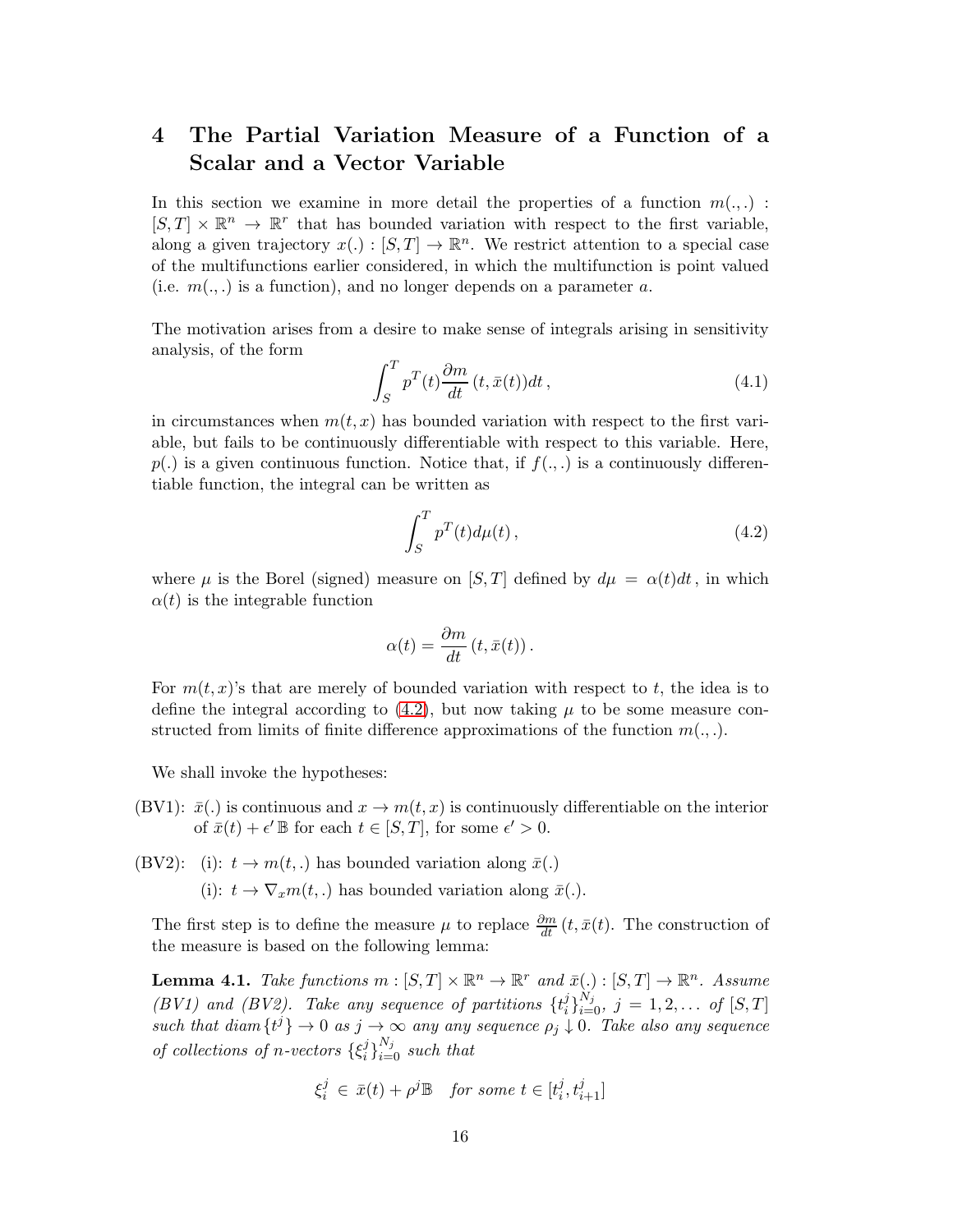for each i and j. Define the sequence of discrete measures  $\mu^{j}$ ,  $j = 1, 2, ...$  to be

$$
\mu^j \,=\, \sum_{i=0}^{N_j-1} \left[m(t^j_{i+1},\xi^j_i) - m(t^j_i,\xi^j_i)\right] \delta(t-t^j_i) \;,
$$

in which  $\delta(.)$  denotes the Dirac delta function.

Then there exists a (signed) Borel measure  $\mu$  on [S, T] such that

$$
\mu^j \to \mu \quad \text{with respect to the weak* topology on } C^*([S,T]; \mathbb{R}^r), \ i.e.
$$

$$
\int_{[S,T]} g^T(t) d\mu^j(t) \to \int_{[S,T]} g^T(t) d\mu(t) \text{ for every } g(.) \in C([S,T]; \mathbb{R}^r).
$$

Furthermore, the limit measure  $\mu$  does not depend on the choice of sequences of partitions  $\{t^j\}_{i=0}^{N_j}$ , the sequence  $\{\rho_j\}$  or the sequence of collections of vectors  $\{\xi^j\}_{i=0}^{N_j}$  $i=0$ satisfying the stated conditions.

**Proof.** Let  $\eta_{\epsilon}^{\delta}(\cdot)$  and  $\tilde{\eta}_{\epsilon}^{\delta}(\cdot)$  denote the  $(\delta, \epsilon)$  perturbed cummulative variation functions of  $t \to m(t,.)$  and  $t \to \nabla_x m(t,.)$ , respectively along  $\bar{x}(.)$ . We can choose  $\bar{\epsilon} > 0$ and  $\bar{\delta} > 0$  such that  $\eta_{\bar{\epsilon}}^{\bar{\delta}}(T) < \infty$ ,  $\eta_{\bar{\epsilon}}^{\bar{\delta}}(T) < \infty$  and  $\theta_{\bar{x}}(\bar{\epsilon}) \leq \bar{\delta}$ , where  $\theta_{\bar{x}}(.)$  is a continuity modulus for  $\bar{x}$ ...

Take any sequence of partitions  $\{t_i^j\}$  $i<sup>j</sup>$  of  $[S,T]$ ,  $j = 1, 2, \ldots$ , any sequence or real numbers  $\rho^j \downarrow 0$  and any sequence  $\{\xi_i^j\}$  $i_j$ ,  $j = 1, 2, \ldots$  of collections of *n*-vectors with the properties in the lemma statement. Write

$$
\epsilon_j := \sup_{j' \ge j} \{ \operatorname{diam} \{ t_i^{j'} \} \}
$$

By assumption  $\epsilon_j \downarrow 0$ , as  $j \to \infty$ . Fix j and  $j'(> j)$ . Consider the case

 $(T)$ : { $t_i^j$  $\{i\}^j \subset \{t_i^{j'}\}$  $\left\{j'\right\}$  , i.e.  $\{t^{j'}_i$  $\{i \atop i\}$  is a sub-partition of  $\{t_i^j\}$  $_{i}^{\jmath}\}$  .

We relabel the sequence  $\{t_i^j\}$  $\{i\}$  as  $\{s_0 \dots s_M\}$ . Then, since  $\{t_i^{j'}\}$  $\{y_i\}$  is a sub-partition of  $\{t_i^j\}$  $\{i\}$ ,  $\{t_{i}^{j'}\}$  $\binom{J}{i}$  can be written

$$
\{s_{0\ell}\}_{\ell=0}^{\ell_0} \ldots \cup \{s_{(M-1)\ell}\}_{\ell=0}^{\ell_{M-1}}
$$

in which  $s_{i0} = s_i$  and  $s_{i\ell_i} = s_{i+1}$  for  $i = 1, \ldots, M-1$ . Relabel the *n*-vectors associated with these partitions  $\xi_0, \ldots, \xi_{M-1}$  and  $\xi_{i\ell}, \ell = 0, \ell_i - 1, i = 1, \ldots, M - 1$ . Take any continuous function  $g(.) : [S, T] \to \mathbb{R}^r$ . Then

$$
\langle \mu^{j} - \mu^{j'}, g(.) \rangle := \int_{[S,T]} g(t) (d\mu^{j}(t) - d\mu^{j'}(t))
$$
  
= 
$$
\sum_{i=0}^{M-1} [g^{T}(s_i) (m(s_{i+1}, \xi_i) - m(s_i, \xi_i))
$$
  

$$
- \sum_{\ell=0}^{\ell_i-1} g^{T}(s_{i\ell}) (m(s_{i(l+1)}, \xi_{i\ell}) - m(s_{i\ell}, \xi_{i\ell}))].
$$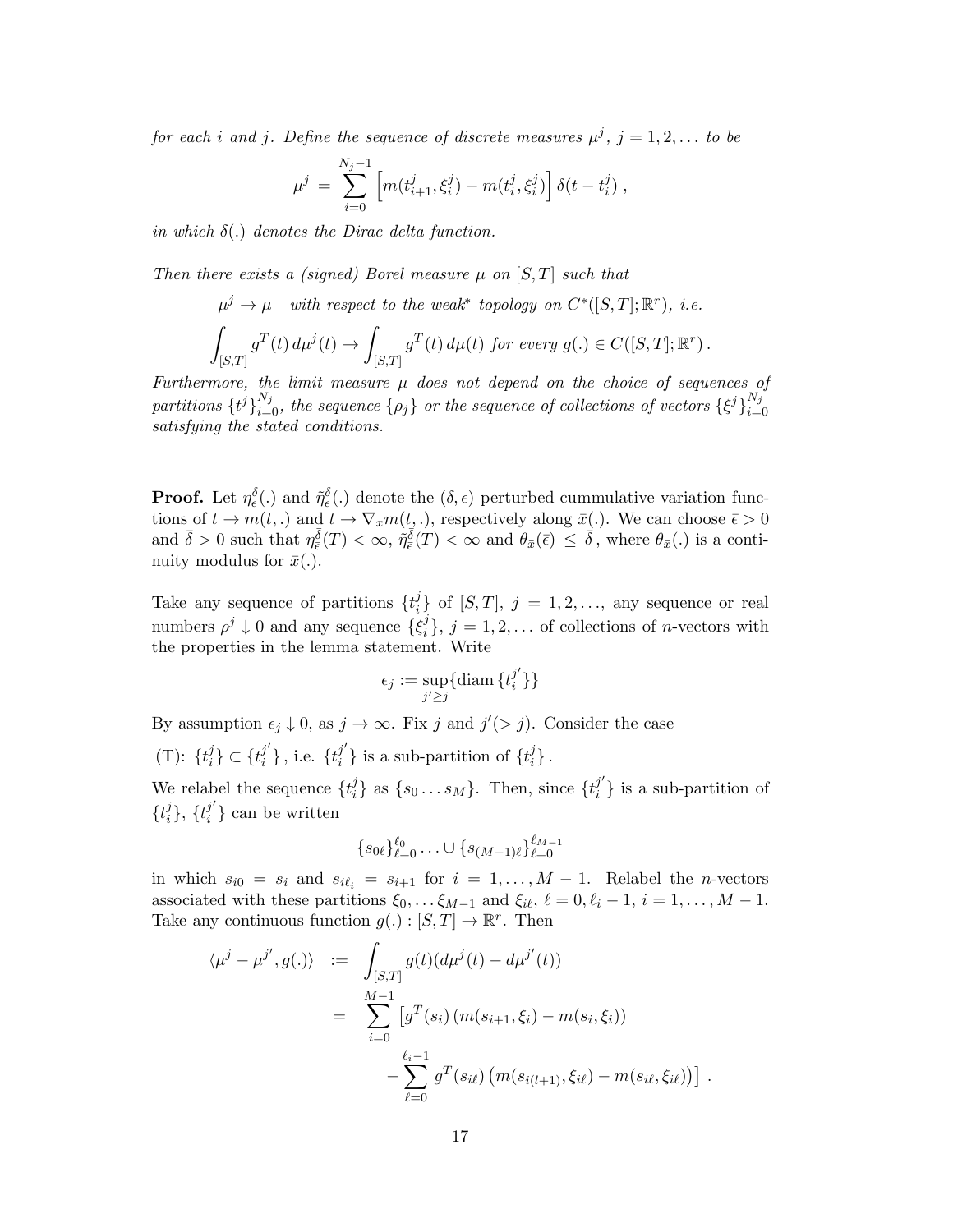Using the fact that

$$
|m(s_{i(\ell+1)}, \xi_{i\ell}) - m(s_{i\ell}, \xi_{i\ell})| \leq \eta_{\bar{\epsilon}}^{\bar{\delta}}(s_{i(\ell+1)}) - \eta_{\bar{\epsilon}}^{\bar{\delta}}(s_{i\ell}), \text{etc.},
$$

we can write

<span id="page-17-1"></span>
$$
\langle \mu^j - \mu^{j'}, g(.) \rangle = a + e_1, \qquad (4.3)
$$

where

<span id="page-17-0"></span>
$$
a = \sum_{i=0}^{M-1} g^T(s_i) \left[ (m(s_{i+1}, \xi_i) - m(s_i, \xi_i)) - \sum_{\ell=0}^{\ell_i - 1} (m(s_{i(\ell+1)}, \xi_i) - m(s_{i\ell}, \xi_i)) \right].
$$
 (4.4)

and  $e_1$  is an 'error term' that satisfies

$$
|e_1| \leq \theta_g(\epsilon_j) \times \sum_{i,l} \left( \eta_{\bar{\epsilon}}^{\bar{\delta}}(s_{i(\ell+1)}) - \eta_{\bar{\epsilon}}^{\bar{\delta}}(s_{i\ell}) \right) = \theta_g(\epsilon_j) \times ||\eta_{\bar{\epsilon}}^{\bar{\delta}}(.)||_{TV}.
$$

Here,  $\theta_g(.)$  is a continuity modulus for  $g(.)$ .

Using the exact first order Taylor expansion formula, we can write terms in the inner summation on the right of [\(4.4\)](#page-17-0) as

$$
g^{T}(s_{i}) (m(s_{i(\ell+1)}, \xi_{i\ell}) - m(s_{i\ell}, \xi_{i\ell}))
$$
  
=  $g^{T}(s_{i}) (m(s_{i(\ell+1)}, \xi_{i}) - m(s_{i\ell}, \xi_{i}))$   
+  $g^{T}(s_{i}) (\nabla_{x} m(s_{i(\ell+1)}, \tilde{\xi}_{i\ell}) - \nabla_{x} m(s_{i\ell}, \tilde{\xi}_{i\ell})) \cdot (\xi_{i\ell} - \xi_{1})$ 

for *n*-vectors  $\tilde{\xi}_{i\ell}$  satisfying  $|\tilde{\xi}_{i\ell} - \bar{x}(s_{i\ell})| \leq 3 \times (\theta_{\bar{x}}(\epsilon_j) + \rho_j) \leq \bar{\delta}$ , for  $l = 0, \ldots, l_{i-1}$ , all values of the indices  $i$ , and all  $j$  sufficiently large. We note also that

$$
|\xi_{il} - \xi_i| \leq 2 \times (\theta_{\bar{x}}(\epsilon_j) + \rho_j).
$$

Substituting these relations into [\(4.4\)](#page-17-0), noting cancellation of terms and, finally, using the fact that  $t \to \nabla_x m(t,.)$  has bounded variation, we arrive at

$$
a=0+\ldots 0+e_2\,,
$$

where  $e_2$  is an error term that satisfies  $|e_2| \leq 2 \times (\theta_{\bar{x}}(\epsilon_j) + \rho^j) \times ||g(.)||_C \times ||\tilde{\eta}_{\bar{\epsilon}}(\epsilon_j)||_{TV}$ .

It now follows from [\(4.3\)](#page-17-1) and [\(4.4\)](#page-17-0) that

<span id="page-17-2"></span>
$$
\langle \mu^j - \mu^{j'}, g(.) \rangle \le \theta_g(\epsilon_j) \times ||\eta_{\bar{\epsilon}}^{\bar{\delta}}(.)||_{\mathrm{TV}} + 2 \times (\theta_{\bar{x}}(\epsilon_j) + \rho_j) \times ||g(.)||_{C} \times ||\tilde{\eta}_{\bar{\epsilon}}^{\bar{\delta}}(.)||_{\mathrm{TV}}. \tag{4.5}
$$

Recall that [\(4.5\)](#page-17-2) has been proved in the case (T). Suppose that (T) is not satisfied, i.e.  $\{t_i^{j'}\}$  $\{i \atop i\}$  is not a sub-partition of  $\{t_i^j\}$  $\{e_i\}$ . We shall show that a similar estimate is valid. The key observation here is that, given the two partitions, we can construct a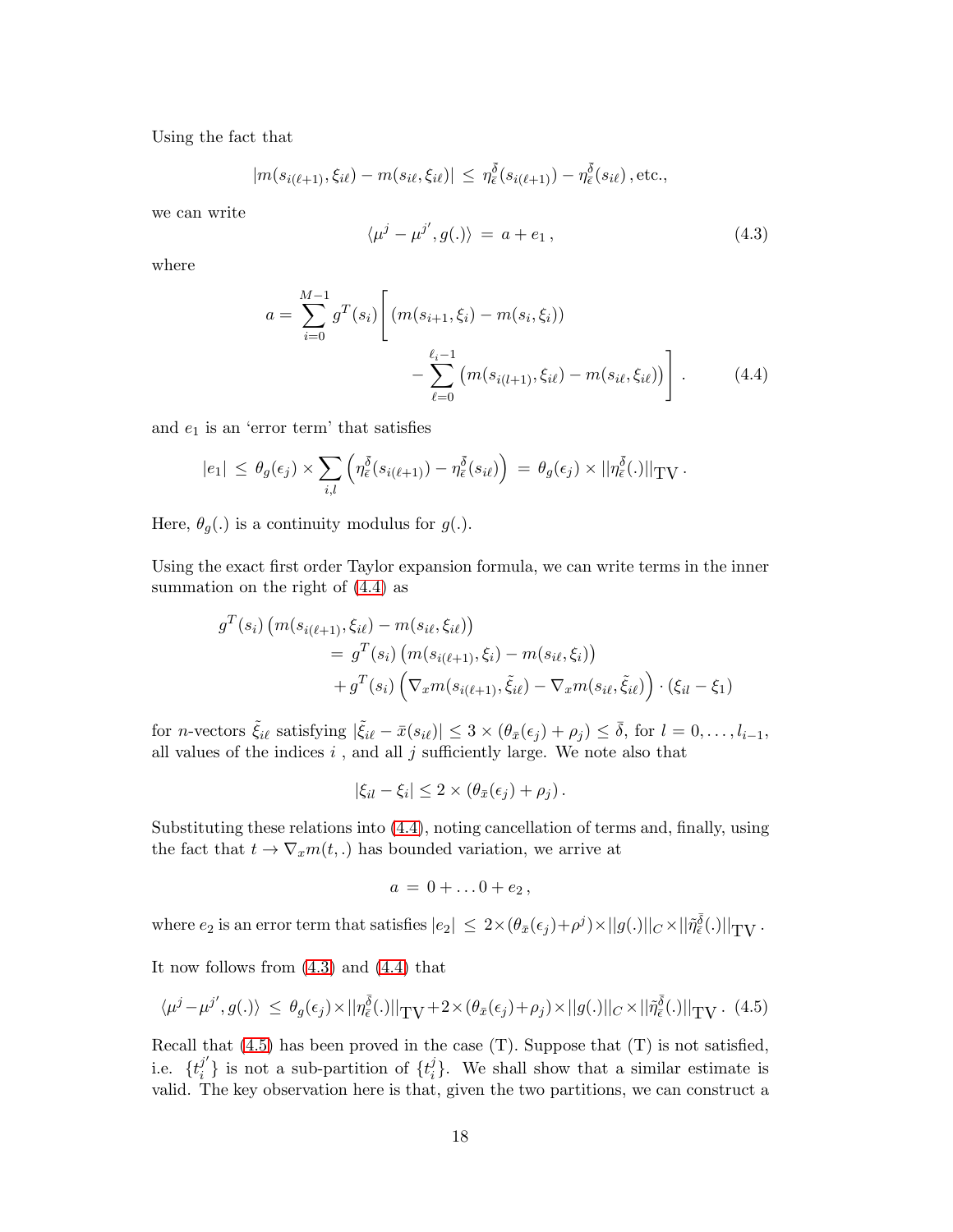new partition  $\{\tilde{t}_i\}$  of  $[S, T]$ , simply by combining all the discretization times of the two partitions. Write  $\tilde{\mu}$  for the measure

$$
\tilde{\mu} = \sum_i \left[ m(\tilde{t}_{i+1}, \bar{x}(\tilde{t}_i)) - m(\tilde{t}_i, \bar{x}(\tilde{t}_i)) \right] \delta(t - \tilde{t}_i) .
$$

Applying the preceding analysis, first to  $\mu^j$  and  $\tilde{\mu}$  and then to  $\mu^{j'}$  and  $\tilde{\mu}$ , and noting the triangle inequality, we arrive at:

$$
\begin{aligned} |\langle \mu^j - \mu^{j'}, g(.)| \rangle &\leq |\langle \mu^j - \tilde{\mu}, g(.) \rangle| + |\langle \mu^{j'} - \tilde{\mu}, g(.) \rangle| \\ &\leq 2 \times \left( \theta_g(\epsilon_j) \times ||\eta_{\epsilon}^{\bar{\delta}}(.)||_{\text{TV}} + (\theta_{\bar{x}}(\epsilon_j) + \rho_j) \times ||g(.)||_{C} \times ||\tilde{\eta}_{\epsilon}^{\bar{\delta}}||_{\text{TV}} \right) \,. \end{aligned}
$$

This relation implies

$$
\lim_{j\to\infty}\sup_{j'\geq j}|\langle\mu^j-\mu^{j'},g(.)|\rangle\,=\,0\,.
$$

We have shown that, for arbitrary continuous  $g(.)$ ,  $\{\langle \mu^j, g(.) \rangle\}$  is a Cauchy sequence in R. the sequence therefore has a limit.

In consequence of property [\(2.4\)](#page-5-1) of functions having bounded variation, the measures  $\{\mu^j\}$  are bounded by  $\eta^{\bar{\delta}}_{\bar{\epsilon}}(T)$ , for j sufficiently. Since closed balls in the  $C^*([S,T],\mathbb{R}^r)$ are weak<sup>\*</sup> compact there exists a Borel measure  $\mu$  on [S, T] and a subsequence  $\{\mu^{j_k}\}$ of  $\{\mu^j\}$  such that

 $\mu^{j_k} \to \mu$  with respect to the weak<sup>\*</sup> topology,

as  $k \to \infty$ . But then, by the preceding analysis,

$$
\lim_{j \to \infty} \langle \mu^j, g(.) \rangle = \lim_{k \to \infty} \langle \mu^{j_k}, g(.) \rangle = \langle \mu, g(.) \rangle,
$$

for any  $g(.) \in C([S,T]; \mathbb{R}^r)$ . We have demonstrated that there exists a Borel measure  $\mu$  such that  $\mu^{j}$  converges to  $\mu$  in the manner claimed (weak<sup>\*</sup> convergence in the dual space).

We now prove the final assertion of the lemma ('uniqueness of the limit'). If it were not true, there would exist two sequences of Borel measures  $\{\mu^{j}\}\$  and  $\{\tilde{\mu}^{j}\}\$  on [S, T] that converge to different limits  $\mu$  and  $\tilde{\mu}$  (respectively), with respect to the weak<sup>∗</sup> topology. The fact that the limits are distinct means that there exist some  $g^*(.) \in C([S,T];\mathbb{R}^r)$  such that

<span id="page-18-0"></span>
$$
\langle \mu, g^*(.) \rangle \neq \langle \tilde{\mu}, g^*(.) \rangle. \tag{4.6}
$$

Now construct a new sequence  $\tilde{\tilde{\mu}}$  by alternating elements in the two sequences. By the preceding analysis, there exists a Borel measure  $\tilde{\tilde{\mu}}$  such that  $\tilde{\tilde{\mu}^j} \to \tilde{\tilde{\mu}}$  in the weak<sup>\*</sup> topology, as  $j \to \infty$ . So

$$
\lim_{j\to\infty}\langle \tilde{\tilde{\mu}}^j, g^*(.)\rangle = \langle \tilde{\tilde{\mu}}, g^*(.)\rangle.
$$

But the sequence  $\{\langle \tilde{\tilde{\mu}}^j, g^*(.)\rangle\}$  cannot converge, because there exist two subsequences, one with limit  $\langle \mu, g^*(.) \rangle$  and the other with limit  $\langle \tilde{\mu}, g^*(.) \rangle$ , which are distinct by  $(4.6)$ . This contradiction completes the proof.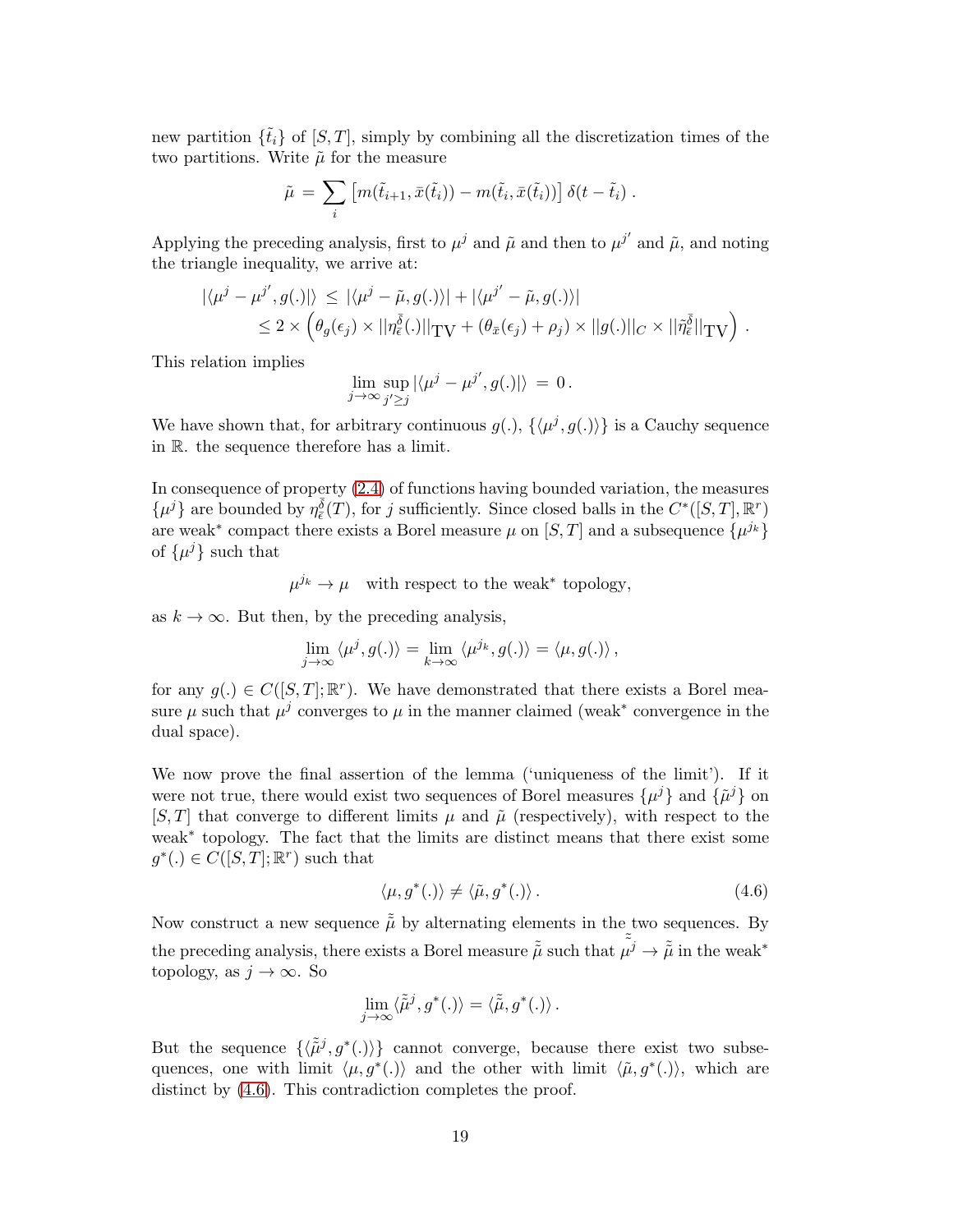**Definition 4.2.** Take functions  $m(., .) : [S, T] \times \mathbb{R}^n \to \mathbb{R}^r$  and  $\bar{x}(.)$ . Assume hypothesis (BV1) and (BV2) are satisfied. Then the partial variation measure of  $t \to m(t,.)$ along  $\bar{x}$ ., written

$$
B \to \int_B d_t m(t, \bar{x}(t))
$$

is the Borel measure on  $[S, T]$ :

$$
\mu\,=\,\lim_j\mu^j\,,
$$

in which the limit is taken in the weak<sup>\*</sup> topology of  $C([S,T];\mathbb{R}^r)$ . Here,  $\{\mu^j\}$  is any sequence of discrete Borel measures, each of the form

$$
\mu^j = \sum_{i=0}^{N_j-1} \left[ m(t_{i+1}^j, \xi_i^j) - m(t_i^j, \xi_i^j) \right] \delta(t - t_i^j),
$$

in which  $\{t_i^j\}$  $i_l^{j}$ <sub>0=1</sub> is a partition of [S, T],  $\{\xi^k\}_{i=0}^{N_j-1}$  is a collection of *n*-vectors such that  $\xi_i^j = \bar{x}(t)$  for some  $t \in [t_i^j]$  $(i, t_{i+1}^j]$ , and diam $\{\{t_i^j\}$  $\{i\}\}\rightarrow 0$  as  $j\rightarrow \infty$ .

(The definition of  $B \to \int_B d_t m(t, \bar{x}(t))$  unambiguous since, according the the preceding analysis, the limiting measure  $\mu$  is the same for all choices of sequences  $\{\mu^j\}$ .)

The following proposition relates the value that the partial variation measure takes on a subinterval  $[a, b] \subset [S, T]$  and the difference in values of  $m(., x)$  at a and b, for fixed x.

<span id="page-19-1"></span>**Proposition 4.3.** Take functions  $m(.,.): [S,T] \times \mathbb{R}^n \to \mathbb{R}^r$  and  $\bar{x}(.)$ . Assume hypothesis (BV1) and (BV2) are satisfied. Denote by  $\eta(.)$  and  $\tilde{\eta}(.)$  the cummulative variation functions of  $t \to m(t,.)$  and  $t \to \nabla_x m(t,.)$ , respectively. (We write the  $\eta_{\epsilon}^{\delta}(.)$ ,  $\eta^{\delta}(.)$ , etc., for their perturbed versions.)

Take  $\delta > 0$  such that  $\eta^{\delta}(T) < +\infty$  and  $\tilde{\eta}^{\delta}(T) < +\infty$  and  $\xi \in \mathbb{R}^n$  such that  $\xi = \bar{x}(t)$ for some  $t \in [a, b]$ . Assume that

<span id="page-19-0"></span>
$$
\theta_{\bar{x}}(|b-a|) \le \delta \,,\tag{4.7}
$$

where  $\theta_{\bar{x}}(.)$  is a continuity modulus for  $\bar{x}(.)$ . Then

$$
\left| \int_{[a,b]} d_t m(t, \bar{x}(t)) - (m(b,\xi) - m(a,\xi)) \right| \le
$$
  

$$
\theta_{\bar{x}}(|b-a|) \left( \tilde{\eta}^{\delta}(b) - \tilde{\eta}^{\delta}(a) \right) + \left( \eta(a) - \lim_{a' \uparrow a} \eta(a') \right) + \left( \lim_{b' \downarrow b} \eta(b') - \eta(b) \right).
$$

(The second term on the right is interpeted as 0 if  $a = S$ , and the third as 0 if  $b = T.$ )

**Proof.** Fix  $[a, b] \subset [S, T]$  and  $\delta > 0$  such that  $\eta^{\delta}(T) < \infty$  and  $\tilde{\eta}^{\delta}(T) < \infty$  and  $(4.7)$ is satisfied. We shall assume  $S < a < b < T$ . The remaining cases when a or b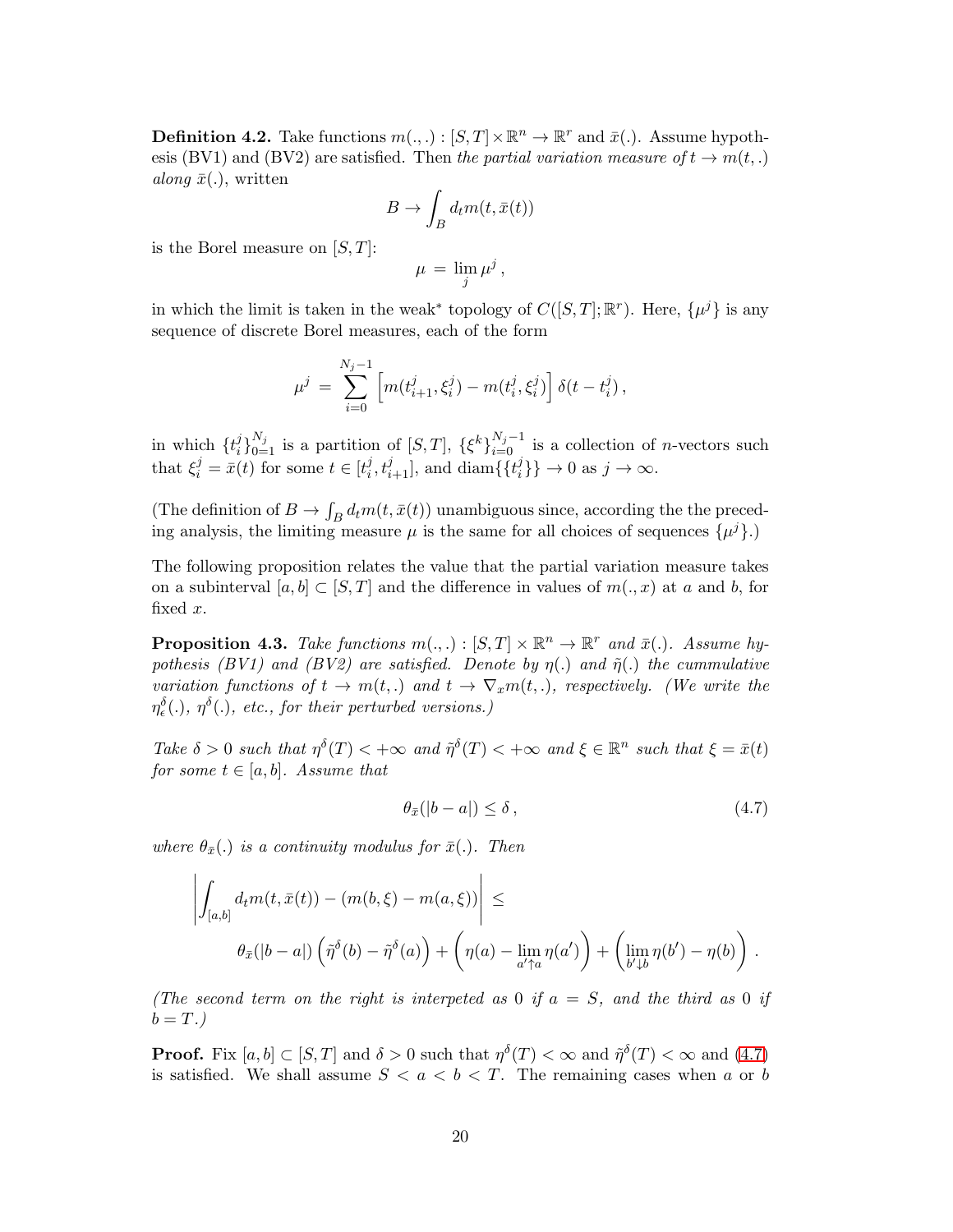coincide with an endpoint of  $[S, T]$  are treated similarly.

Let  $\{G_k(.) : [S, T] \to \mathbb{R}^{r \times r}\}$  be a sequence continuous functions such that

$$
G_k(t) = I_{r \times r} \text{ for } t \in [a, b]
$$
  
\n
$$
|G_k(t)| = 0 \text{ if } t \le a - 1/k \text{ or } b + 1/k \le t
$$
  
\n
$$
|G_k(t)| \le 1 \text{ if } a - 1/k \le t \le a \text{ or } b \le t \le b + 1/k.
$$

Take any index value k and  $\epsilon > 0$  sufficiently small that  $\eta_{\epsilon}^{\delta}(T) < \infty$  and  $\tilde{\eta}_{\epsilon}^{\delta}(T) < \infty$ . Let  $\{t_i^j\}$  $i$ <sub>i</sub> $i$ <sub>i=0</sub> be a sequence of partitions of [S, T] such that diam $\{t_i^j\}$  $j_i^j\}\rightarrow 0$  as  $j\rightarrow 0$ and such that  $\{t_i^j\}$  $i<sub>i</sub>$  contains a and b for each j. Now define

$$
\mu^j \,=\, \sum_{i=0}^{N_j-1} \left[m(t_{i+1}^j,\bar{x}(t_i^j))-m(t_i^j,\bar{x}(t_i^j))\right] \delta(t-t_i^j) \; .
$$

By Lemma [4.1,](#page-15-1) applied component-wise,

<span id="page-20-0"></span>
$$
\int_{[S,T]} G_k(t) d\mu^j(t) \to \int_{[S,T]} G_k(t) d_t m(t, \bar{x}(t)) \text{ as } j \to \infty .
$$
 (4.8)

For each j, let  $i = m_1^j$  $j_1$  and  $j = m_2^j$  $\frac{1}{2}$  be the index values such that  $\frac{t^j}{t^j}$  $\frac{d}{m_1^j} = a$  and  $t^j$  $\frac{d^j}{dt^j} = b$ . Then, for each j,

<span id="page-20-1"></span>
$$
\int_{[S,T]} G_k(t) d\mu^{j}(t) - (m(b,\xi) - m(a,\xi)) = \Sigma_1 + \Sigma_2 + \Sigma_3, \qquad (4.9)
$$

in which

$$
\Sigma_1 = \sum_{i=0}^{m_1^j - 1} G_k(t_i) \left[ m(t_{i+1}^j, \bar{x}(t_i^j)) - m(t_i^j, \bar{x}(t_i^j)) \right]
$$
  
\n
$$
\Sigma_2 = \sum_{i=m_1^j}^{m_2^j - 1} \left[ m(t_{i+1}^j, \bar{x}(t_i^j)) - m(t_i^j, \bar{x}(t_i^j)) \right] - \left[ m(b, \xi) - m(a, \xi) \right]
$$
  
\n
$$
\Sigma_3 = \sum_{i=m_2^j}^{N_j - 1} G_k(t_i) \left[ m(t_{i+1}^j, \bar{x}(t_i^j)) - m(t_i^j, \bar{x}(t_i^j)) \right]
$$

Consider the term  $\Sigma_2$ . Take any  $\nu \in R^n$ . Then, by the exact first order Taylor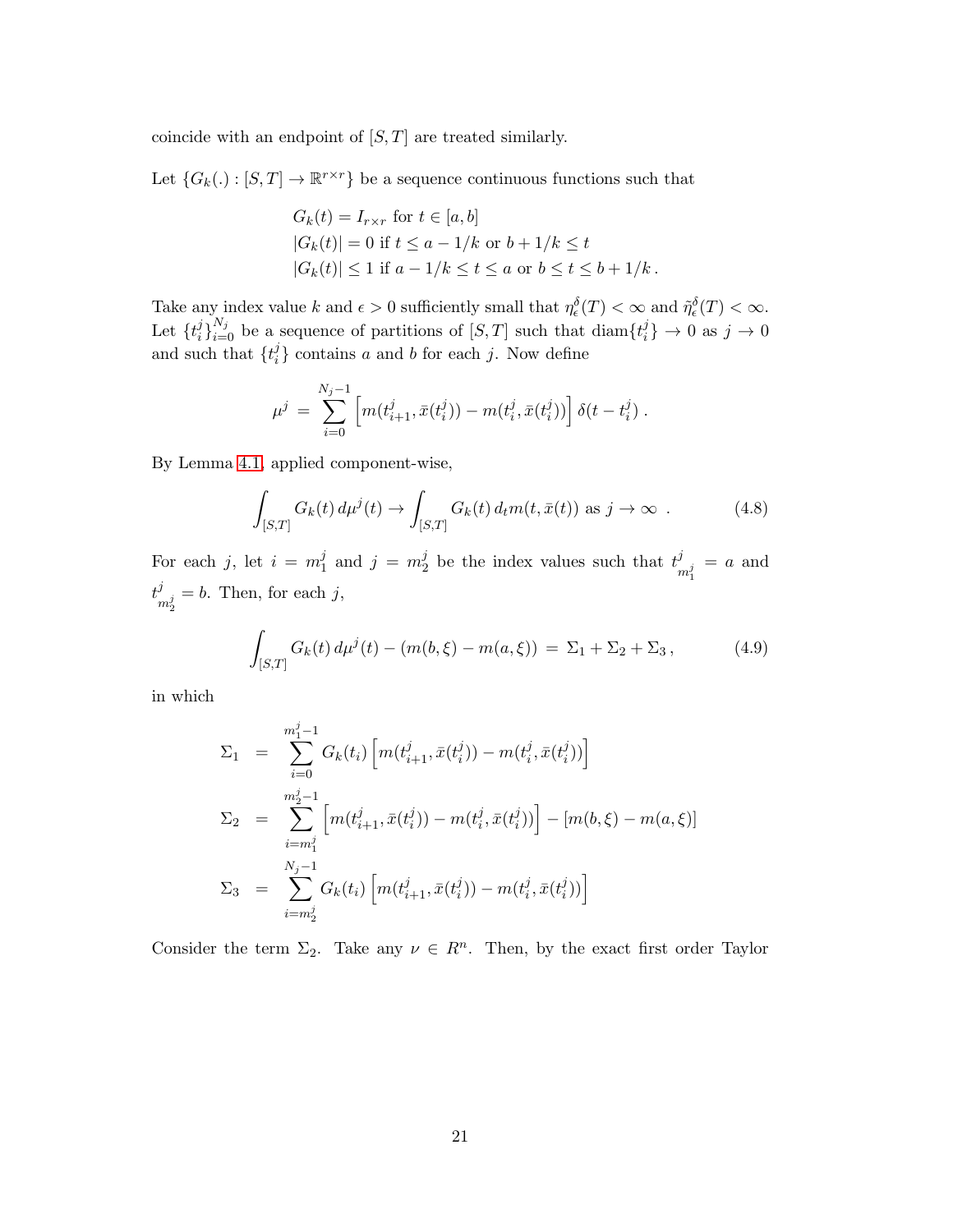expansion formula, we have for  $j$  sufficiently large,

$$
\nu^T \sum_{i=m_1^j}^{m_2^j-1} \left[ m(t_{i+1}^j, \bar{x}(t_i^j)) - m(t_i^j, \bar{x}(t_i^j)) \right]
$$
\n
$$
= \nu^T \left( \sum_{i=m_1^j}^{m_2^j-1} \left[ m(t_{i+1}^j, \xi) - m(t_i^j, \xi) \right] + \left[ \nabla_x m(t_{i+1}^j, \xi_i^{\nu_j}) - \nabla_x m(t_i^j, \xi_i^{\nu_j}) \right] \cdot \left( \bar{x}(t_i^j) - \xi \right) \right]
$$
\n
$$
= \nu^T \left( [m(b, \xi) + 0 \dots 0 + -m(a, \xi) ] \right.
$$
\n
$$
+ \theta_{\bar{x}}(|b-a|) \times \sum_{i=m_1^j}^{m_2^j-1} \left[ \nabla_x m(t_{i+1}^j, \xi_i^{\nu}) - \nabla_x m(t_i^j, \xi_i^{\nu_j}) \right],
$$

in which  $\xi_i^{\nu j} \in \bar{x}(a) + \delta \mathbb{B}$ , for each i and all j sufficiently large. (We have used the fact that  $G_k(t) = I_{r \times r}(t)$  for  $t \in [a, b]$ .) But  $t \to \nabla_x m(t,.)$  has bounded variation, so we can conclude that, for  $j$  sufficiently large,

$$
|\nu^T \Sigma_2| \leq |\nu| \left( \tilde{\eta}^{\delta}_{\epsilon}(b) - \tilde{\eta}^{\delta}_{\epsilon}(a) \right) \times \left( \theta_{\bar{x}}(|b-a|) \right) .
$$

Since  $\nu$  is an arbitrary r-vector,

<span id="page-21-0"></span>
$$
|\Sigma_2| \leq \left(\tilde{\eta}_{\epsilon}^{\delta}(b) - \tilde{\eta}_{\epsilon}^{\delta}(a)\right) \times \left(\theta_{\bar{x}}(|b-a|)\right). \tag{4.10}
$$

Now take any  $\delta' \in (0, \delta)$ . Since  $G_k(.)$  satisfies  $|G_k(.)| \leq 1$  on  $[S, T] \setminus [a, b]$  and vanishes on  $[S, T]\backslash [S-1/k, T+1/k]$ , we deduce from property [\(3.2\)](#page-8-0) of cummulative variation functions that, for sufficiently large  $j$ ,

<span id="page-21-1"></span>
$$
|\Sigma_1| \leq \eta_\epsilon^{\delta'}(a) - \eta_\epsilon^{\delta'}(S \vee (a-1/k)) \text{ and } |\Sigma_3| \leq \eta_\epsilon^{\delta'}(S \vee (b+1/k)) - \eta_\epsilon^{\delta'}(b). \quad (4.11)
$$

Noting [\(4.8\)](#page-20-0), [\(4.9\)](#page-20-1), [\(4.10\)](#page-21-0) and [\(4.11\)](#page-21-1) and passing to the limit as  $j \to \infty$  gives

$$
\begin{aligned} \left| \int_{[S,T]} G_k(t) \, d\mu(t) - (m(b,\xi) - m(a,\xi)) \right| &\leq \tilde{\eta}_{\epsilon}^{\delta}(b) - \tilde{\eta}_{\epsilon}^{\delta}(b) \\ &+ (\eta_{\epsilon}^{\delta'}(a) - \eta_{\epsilon}^{\delta'}(S \vee (a-1/k)) + (\eta_{\epsilon}^{\delta'}(S \vee (b+1/k)) - \eta_{\epsilon}^{\delta'}(b)) \tag{4.12} \end{aligned}
$$

But  $\delta' > 0$  and  $\epsilon > 0$  are arbitrary, sufficiently small numbers. We may therefore pass to the limit as first  $\epsilon \downarrow 0$  and second as  $\delta' \downarrow 0$ , to deduce the validity of the preceding relation when  $\eta_{\epsilon}^{\delta}(.)$  and  $\eta_{\epsilon}^{\delta'}$  $\delta'$ (.) are replaced by  $\eta^{\delta}$ (.) and  $\eta^{\delta'}$ (.), respectively.

So far k has been fixed. Finally, we pass to the limit as  $k \to \infty$ . Since  $G_k(t) \to$  $I_{r\times r} \times \chi_{[a,b]}$  everywhere and the monotone function  $\eta(.)$  has everywhere one-sided limits, we deduce with the help of the Dominated Convergence Theorem that

$$
\begin{aligned} \left| \int_{[a,b]} d_t m(t,\bar{x}(t)) - (m(b,\xi) - m(a,\xi)) \right| &\leq \\ \left( \tilde{\eta}^{\delta}(b) - \tilde{\eta}^{\delta}(a) \right) + \left( \eta(a) - \lim_{a' \uparrow a} \eta(a') \right) + \left( \lim_{b' \uparrow b} \eta(b) - \eta(b) \right) \, . \end{aligned}
$$

The proof is complete.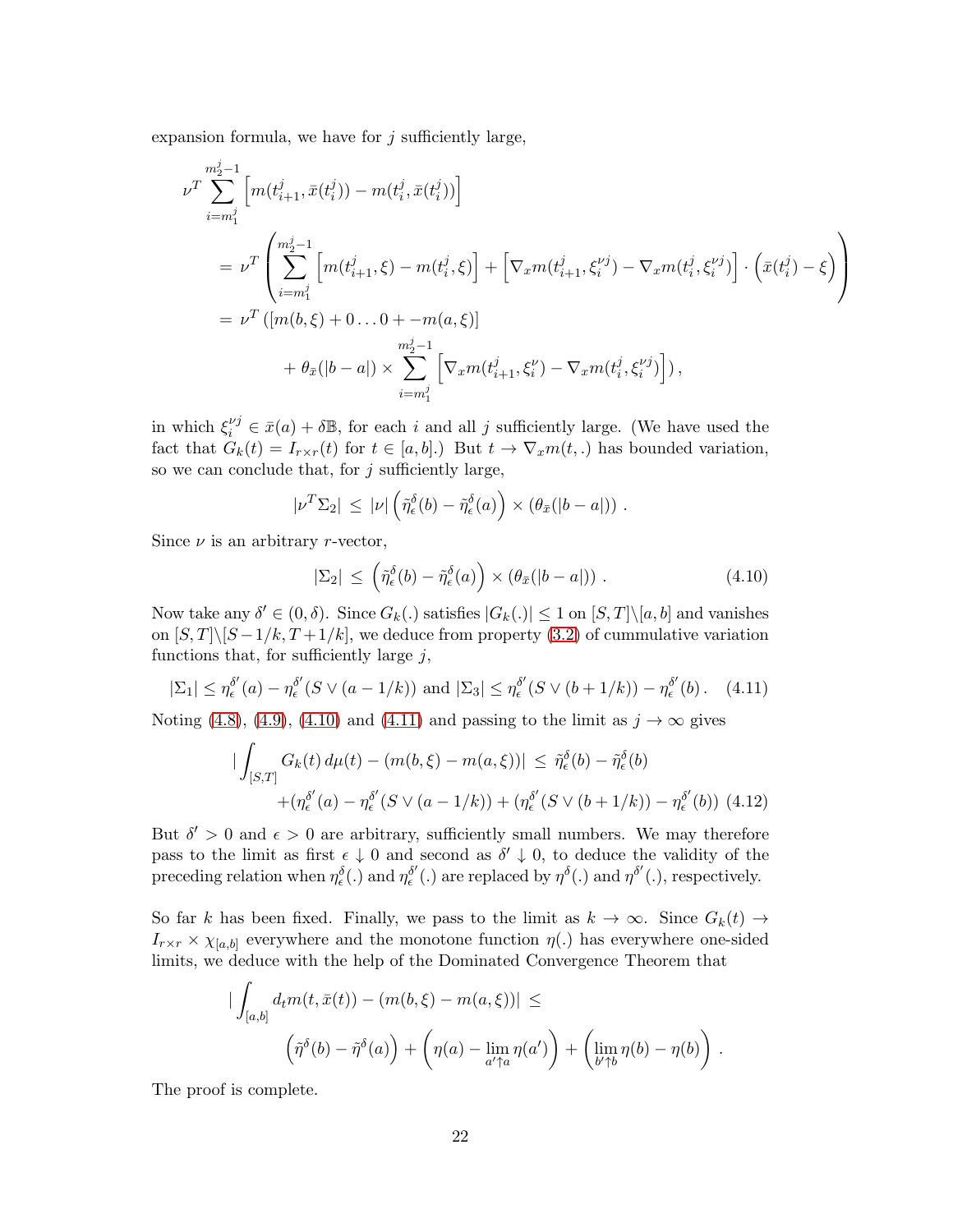## 5 An Application

Consider a control system relating the control function  $u(.)$  to an output function  $y(t)$  according to

(S) 
$$
\begin{cases}\n\dot{x}(t) = f(x(t), u(t)) \text{ a.e } t \in [S, T] \\
u(t) \in \Omega \\
y(t) = g(x(t)) \text{ for } t \in [S, T], \\
x(0) = x_0\n\end{cases}
$$

the data for which comprises: functions  $f(.,.): \mathbb{R}^n \times \mathbb{R}^m \to \mathbb{R}^n$  and  $g: \mathbb{R}^n \to \mathbb{R}$ , a set  $\Omega \subset \mathbb{R}^m$  and an *n*-vector  $x_0$ .

Let  $\bar{u}$ . be a control function that has been chosen to give a desired value to the output at time  $T$ , which we write

<span id="page-22-2"></span>
$$
J(u(.)) := g(x(T; u(.), x_0))
$$
\n(5.1)

where  $x(T; u(.), x_0)$  denotes the solution to the differential equation in the control system description, for a given control function and initial condition. (Hypotheses will be imposed ensuring the existence and uniqueness solutions.) Write  $\bar{x}(t) = x(T; \bar{u}(.), x_0).$ 

In this section we focus attention on this phenomenon: in control engineering it is often the case that a feedback control cannot be implemented perfectly, but only with a time delay. This is perhaps most notably the case in process control, where controlled chemical reactors are routinely modelled with a pure delay at the input, to take account of the finite rate of flow of fluids in the reactor, etc. (See, for example, the widely studied the Tennessee Eastman challenge controller design problem, in which the system equations take the form of a matrix of first order lags with pure time delay [\[9\]](#page-27-9)). The presence of a time delay complicates the controller design as so, if it is small, it is often ignored. To justify the use of idealized 'delay-free' models, it then becomes necessary to carry out a sensitivity analysis, to quantify the errors in the output  $J(u(.))$  when small delays are introduced to the controller implementation. We need then to look at consequences of applying the control

<span id="page-22-1"></span>
$$
u^{h}(t) := \begin{cases} \bar{u}(S) & \text{if } t + h < S \\ \bar{u}(t - h) & \text{if } S \le t + h \le T \\ \bar{u}(T) & \text{if } T < t + h \end{cases} \tag{5.2}
$$

Notice we allow h to be both positive (a delay) or negative (an advance). The effect of introducing the delay on the output at output at time  $T$  is quantified by

$$
J(u^h(.)) := g(x(T; u^h, x_0)).
$$

Suppose that  $f(.)$  is continuously differentiable and globally Lipschitz continuous. If the control  $\bar{u}$ . is an absolutely continuous function, a routine analysis yields the information that  $h \to J(u^h(.))$  is differentiable at the origin with gradient

<span id="page-22-0"></span>
$$
\frac{d}{dh}J(u^h(.))|_{h=0} = \int_{[S,T]} p^T(t)\nabla_u f(\bar{x}(t), \bar{u}(t)) \frac{d\bar{u}}{dt}(t)dt, \qquad (5.3)
$$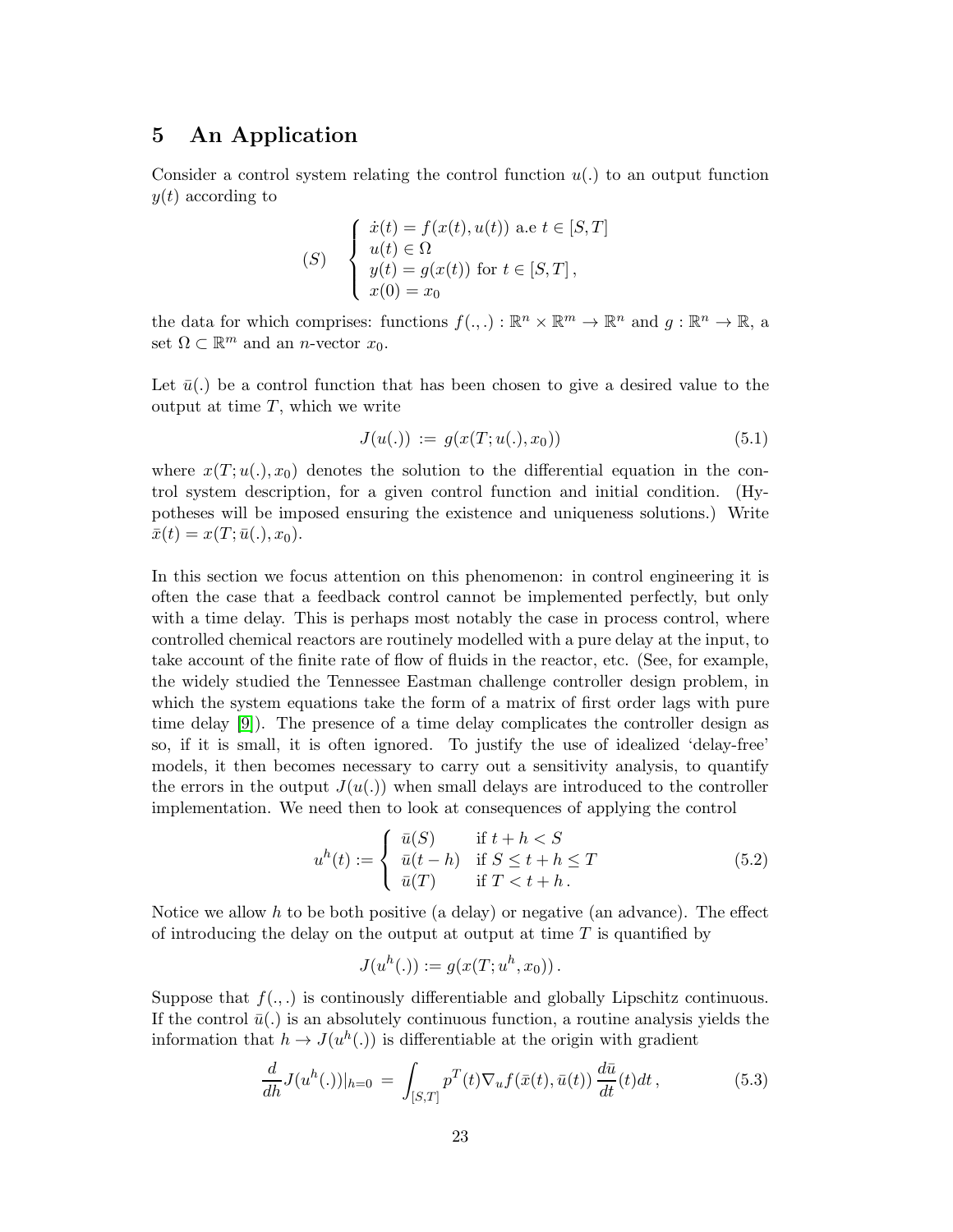in which  $p(.) : [S, T] \to \mathbb{R}^n$  is the solution to the costate equation:

<span id="page-23-0"></span>
$$
\begin{cases}\n-p(t) = \nabla_x f^T(\bar{x}(t), \bar{u}(t)) p(t) \\
p(T) = \nabla_x g^T(\bar{x}(T)).\n\end{cases}
$$
\n(5.4)

It is sometimes required to consider controls  $\bar{u}(.)$  that are not absolutely continuous ('bang-bang' controls arising from the solution to minimum time problems, for example). Is it possible to establish regularity properties of  $h \to J(u^h(.))$  and to derive a formula akin to [\(5.3\)](#page-22-0) for a larger class of controls  $\bar{u}$ .)? The following proposition provides a positive answer, when  $\bar{u}(t)$  is a function of bounded variation.

**Proposition 5.1.** Consider the control system (S) and a control function  $\bar{u}(.)$ . Assume that, for some constants  $K > 0$ ,  $c > 0$   $k_1 > 0$  and  $\delta > 0$ , and some function  $\theta(.) : (0, \infty) \rightarrow (0, \infty)$  such that  $\lim_{s \downarrow 0} \theta(s) = 0$ :

(C1):  $g(.)$  is a C<sup>1</sup> function,

(C2):  $f(.,.)$  is continuous,  $f(.,u)$  is a  $C<sup>1</sup>$  function for each  $u \in \Omega$  and

(i): 
$$
|f(x, u)| \le c[1 + |x|]
$$
 for all  $x \in \mathbb{R}^n$ ,  $u \in \Omega$   
\n(ii):  $|\nabla_x f(x, u)| \le K$  for all  $x \in \mathbb{R}^n$  and  $u \in \Omega$ ,  
\n(iii):  $|f(x, u) - f(x', u) - \nabla_x f(x', u)| \le \theta(|x - x'|) \times |x - x'|$   
\nfor all  $x, x' \in \overline{x}(t) + \delta \mathbb{B}$  and  $u \in \Omega$ ,

(C3): There exists  $k_1 > 0$  and  $\delta > 0$  such that

$$
|f(x, u) - f(x, u')| + |\nabla_x f(x, u) - \nabla_x f(x, u')| \le k_1 |u - u'|
$$
  
for all  $x \in \bar{x}(t) + \delta \mathbb{B}$ ,  $u, u' \in \Omega$  and  $t \in [S, T]$ .

Assume also that

 $(BV)$ :  $\bar{u}$ . has bounded variation.

For any number  $h \in R$  define  $u^h(.) : [S,T] \to \mathbb{R}^m$  according to [\(5.2\)](#page-22-1). Write  $x^h(.)$ for the solution on  $[S,T]$  of  $\dot{x}(t) = f(x(t), u^h(t))$ ,  $x(S) = x_0$ , which, for sufficiently small h, exists and is unique, in consequence of hypothesis  $(C2)$ . Write

$$
m^{h}(t,x) := f(x, u^{h}(t)).
$$
\n(5.5)

Then, for all h in some neighborhood of 0:

(a):  $t \to m^h(t,.)$  and  $t \to \nabla_x m^h(t,.)$  have bounded variation along  $\bar{x}(.)$ ,

(b):  $h' \rightarrow J(u^{h'}(.))$  (given by [\(5.1\)](#page-22-2)) has one sided derivatives (from left and right) at  $h' = h$ :

<span id="page-23-1"></span>
$$
\lim_{h' \downarrow h} \frac{J(u^{h'}(.)) - J(u^{h}(.))}{h' - h} = -\int_{[S,T)} p_h^T(t) d_t m^h(t, \bar{x}(t)) \tag{5.6}
$$

and

<span id="page-23-2"></span>
$$
\lim_{h' \uparrow h} \frac{J(u^h(.)) - J(u^h(.))}{h - h'} = - \int_{(S,T]} p_h^T(t) d_t m^h(t, \bar{x}(t)). \tag{5.7}
$$

(In these relations,  $p_h(.)$  is the solution to [\(5.4\)](#page-23-0) when  $u^h(.)$  and  $x^h(.)$  replace  $\bar{u}(.)$  and  $\bar{x}(.)$ , and  $B \to \int_B d_t m^h(t, \bar{x}(t))$  is the partial variation measure associated with  $m^h(.,.).$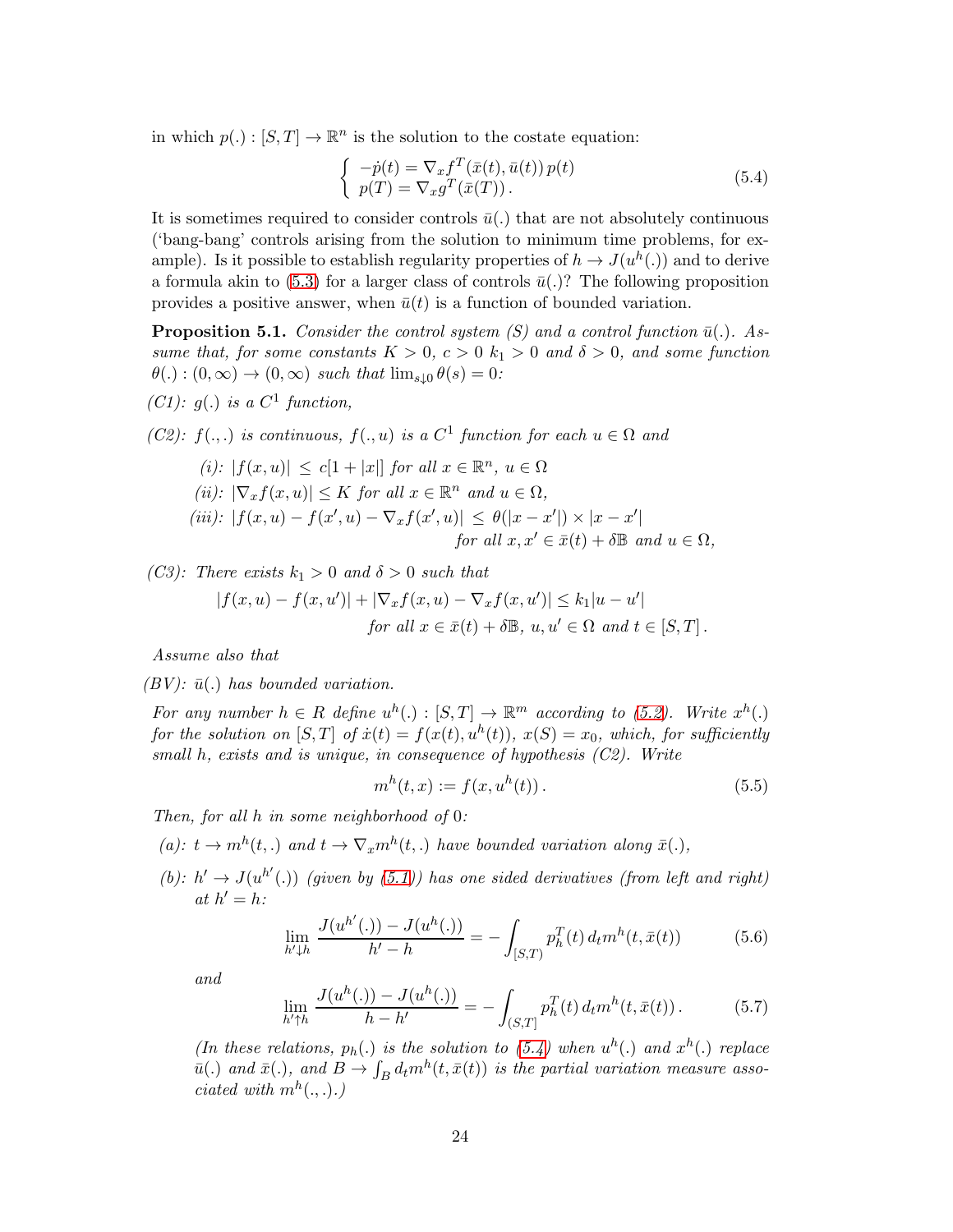(c): If  $\bar{u}$ (.) is continuous at both endpoints S and T, the mapping  $h' \to J(u^{h'}(.))$  is differentiable at h and its derivative is

<span id="page-24-1"></span>
$$
\lim_{h' \to h} \frac{J(u^{h'}(.)) - J(\bar{u}(.))}{h' - h} = - \int_{[S,T]} p_h^T(t) d_t m^h(t, \bar{x}(t)). \tag{5.8}
$$

**Discussion:** The property that the sensitivity function  $h \to J(u^h)$  is differentiable when  $\bar{u}$ (.) has bounded variation and continuous at the two end-times (part (c) of the proposition) is highly non-trivial, since  $f(x, u)$  is not assumed to be differentiable w.r.t. u. To convey the nature of this property in simplest terms, let us consider the case of control system (S) when  $f(x, u)$  is independent of x (write the function  $f(u)$ .) Assume that

- (a):  $f(.)$  is Lipschitz continuous
- (b):  $\bar{u}$ . is continuously differentiable

It is straightforward to show that, under these hypotheses, the sensitivity function  $V(h) := J(u^h)$  is Lipschitz continuous.. A standard analysis based on perturbing h and using the properties of Clarke's generalized directional derivative (see [\[6,](#page-27-1) Proof of Thm. 2.7.3], for example) and a nonsmooth chain rule permits one to derive the following estimate of the subdifferential of  $V(.)$  at 0:

<span id="page-24-0"></span>
$$
\partial V(0) \, \subset \, -\int_{S}^{T} \, \cos \partial_{u} H(p(t), \bar{u}(t)) \dot{\bar{u}}(t) dt \,. \tag{5.9}
$$

in which

$$
H(p, u) := pT f(u) .
$$

Here  $\partial_u H(u, p)$  denotes the subdifferential w.r.t. the u variable, for fixed p. (We refer to the end of Section 1 for definition the subdifferential.)  $p(.)$  is the solution of the adjoint system [\(5.4\)](#page-23-0). The right side of this relation is a set value integral, defined in the usual way as the collection of integrals of selectors of the set valued integrand.

The proposition tells us, contrary to what the standard analysis leading to the formula [\(5.9\)](#page-24-0) might lead us to expect, the sensitivity function is actually differentiable on a neighborhood of 0.

**Proof.** We treat the case  $h \geq 0$ . (The analysis for  $h < 0$  is similar.) We have

$$
\int_{[S,T]} |f(\bar{x}(t), u^h(t)) - f(\bar{x}, \bar{u}(t))| dt
$$
\n
$$
\leq k_1 \left( \int_{[S,T]} (\eta_{\bar{u}}(t) - \eta_{\bar{u}}((t-h) \vee S)) dt \right)
$$
\n
$$
= k_1 \left( \int_{[T-h],T} \eta_{\bar{u}}(t) dt - \int_{[S,S+h]} \eta_{\bar{u}}(t) dt \right) \leq 2k_1 \times \eta_{\bar{u}}(T) \times h.
$$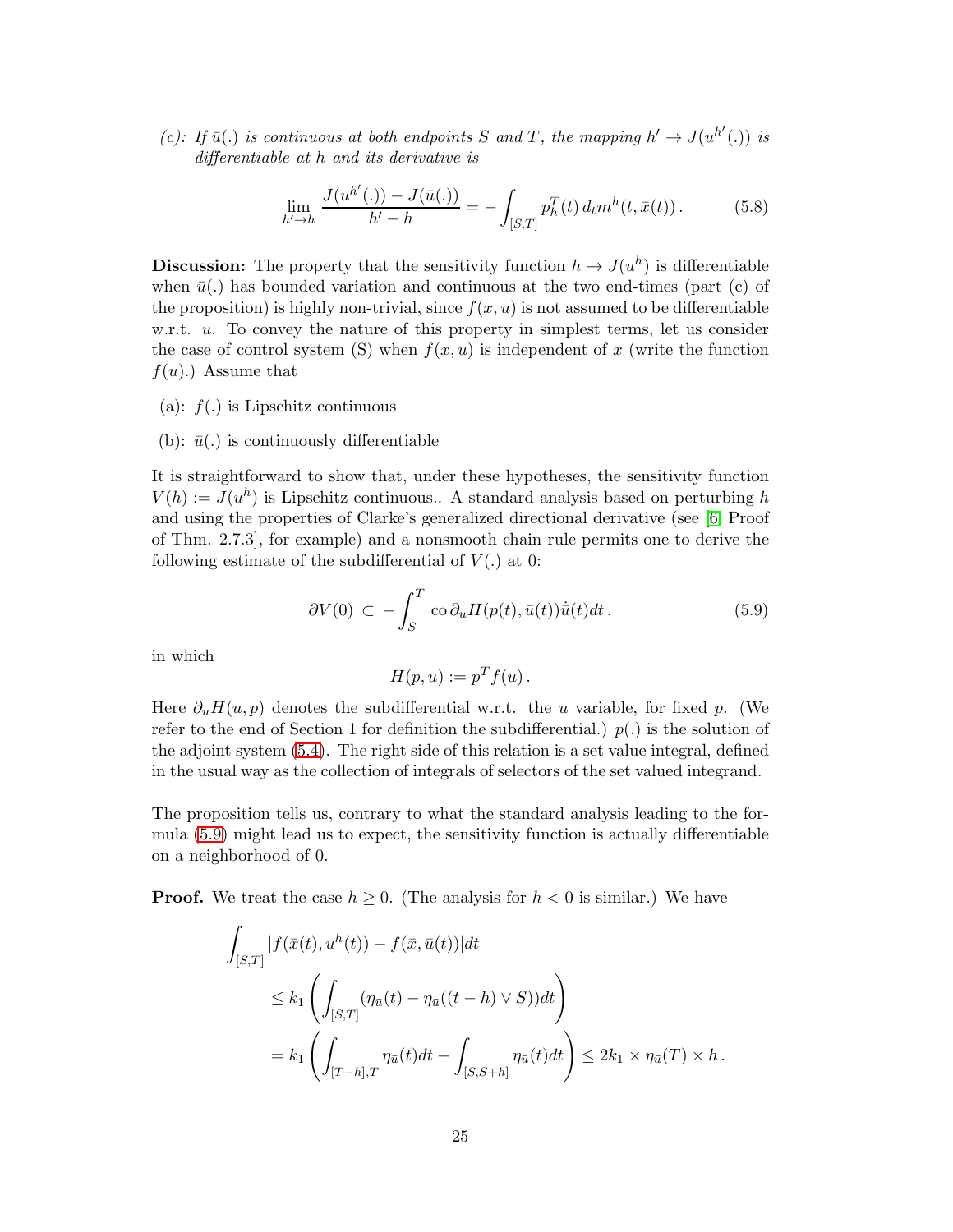By Filippov's Existence Theorem [\[13,](#page-28-0) Thm. 2.4.3], there exist a number  $K_1$ , independent of  $h$ , such that

$$
||x^h(.) - \bar{x}(.)||_{L^{\infty}} \le K_1 \times h.
$$
\n(5.10)

Under hypothesis (C2) there exists a unique solution to the differential equation  $x^h(.)$  for each h and, for each h sufficiently small the graph of  $x^h(.)$  lies in the open δ tube about  $\bar{x}$ (.). It can be deduced from (C3) that, for some  $\bar{h} > 0$  and all h,  $|h| \leq \bar{h}$ ,  $t \to m^{\bar{h}}(t,.) = f(., u^h(t))$  and  $t \to m^h(t,.) = \nabla_x f(., u^h(t))$  have bounded variation along  $x^h(.)$ . Write the cummulative variation functions  $\eta(.)$  and  $\tilde{\eta}(.)$ , and their  $\delta$ -perturbed versions  $\eta^{\delta}$ ., etc.

We now examine the one-sided differentiability properties of  $h' \rightarrow J(u^{h'})$  at any point h,  $|h| \leq \bar{h}$ . We show 'differentiability from the right' and confirm the formula [\(5.6\)](#page-23-1). Without loss of generality we can assume that the base point  $h = 0$ . Write  $p(.) := p_{h=0}(.)$ .

Take an arbitrary sequence  $h_i \downarrow 0$ . Then, for each i,

$$
J(u^{h_i}(.)) - J(\bar{u}(.))
$$
  
=  $g(x^{h_i}(T)) - g(\bar{x}(T)) - \int_{[S,T]} p^T(t) \left[ (\dot{x}^{h_i}(t) - \dot{\bar{x}}(t)) - \left( f(x^{h_i}(t), u^{h_i}(t)) - f(\bar{x}(t), \bar{u}(t)) \right) \right] dt.$ 

A routine analysis, in which we make use of the costate equation and right boundary condition [\(5.4\)](#page-23-0) on  $p(.)$ , apply integration by parts to the integral  $\int_{[S,T]} p^T(t)(\dot{x}^{h_i}(t) \dot{\bar{x}}(t)$  and consider first order Taylor expansions of  $g(.)$  about  $\bar{x}(T)$  and of  $x \rightarrow$  $f(x, u^{h_i}(t))$  about  $\bar{x}(t)$ , reveals that

<span id="page-25-0"></span>
$$
h_i^{-1} \left( J(u^{h_i}(.)) - J(\bar{u}(.)) \right)
$$
\n
$$
= h_i^{-1} \int_{[S,T]} p^T(t) \left[ f(\bar{x}(t), u^{h_i}(t)) - f(\bar{x}(t), \bar{u}(t) \right] dt + e(h_i)
$$
\n
$$
= h_i^{-1} \int_{[S,T]} p^T(t) \left[ m^0((t - h_i) \vee S), \bar{x}(t)) - m^0(t, \bar{x}(t)) \right] dt + e(h_i),
$$
\n(5.11)

in which the 'error term'  $e(h_i)$  satisfies  $|e(h_i)| \leq ||p(.)||_{L^{\infty}} \times \theta(K_1 h_i) \times K_1 + \theta_g(K_1 h) K_1$ .  $(\theta_g)$  is a 'modulus' such that  $|g(x) - g(x') - \nabla g(x')| \leq \theta_g(|x - x'|)|x - x'|$  for all  $x, x' \in \bar{x}(T) + \delta \mathbb{B}$ .) We see

$$
e(h_i) \to 0 \text{ as } h_i \to 0. \tag{5.12}
$$

Take any  $\delta > 0$  such that  $\tilde{\eta}^{\delta}(T) < \infty$ . There exists a subset  $\mathcal{O} \subset (S,T)$  with the property: for each  $t \in \mathcal{O}$ , t is a continuity point of the monotone function  $\eta^{\delta}(.)$ . Prop. [4.3](#page-19-1) tells us that, for each  $t \in \mathcal{O}$  and i sufficiently large,

$$
m^{0}((t - h_{i}) \vee S), \bar{x}(.) - m(t, \bar{x}(t))
$$
  
= 
$$
-\int_{[(t - h_{i}) \vee S, t]} d_{s} m^{0}(s, \bar{x}(s)) + e_{1}(t, h_{i})
$$
(5.13)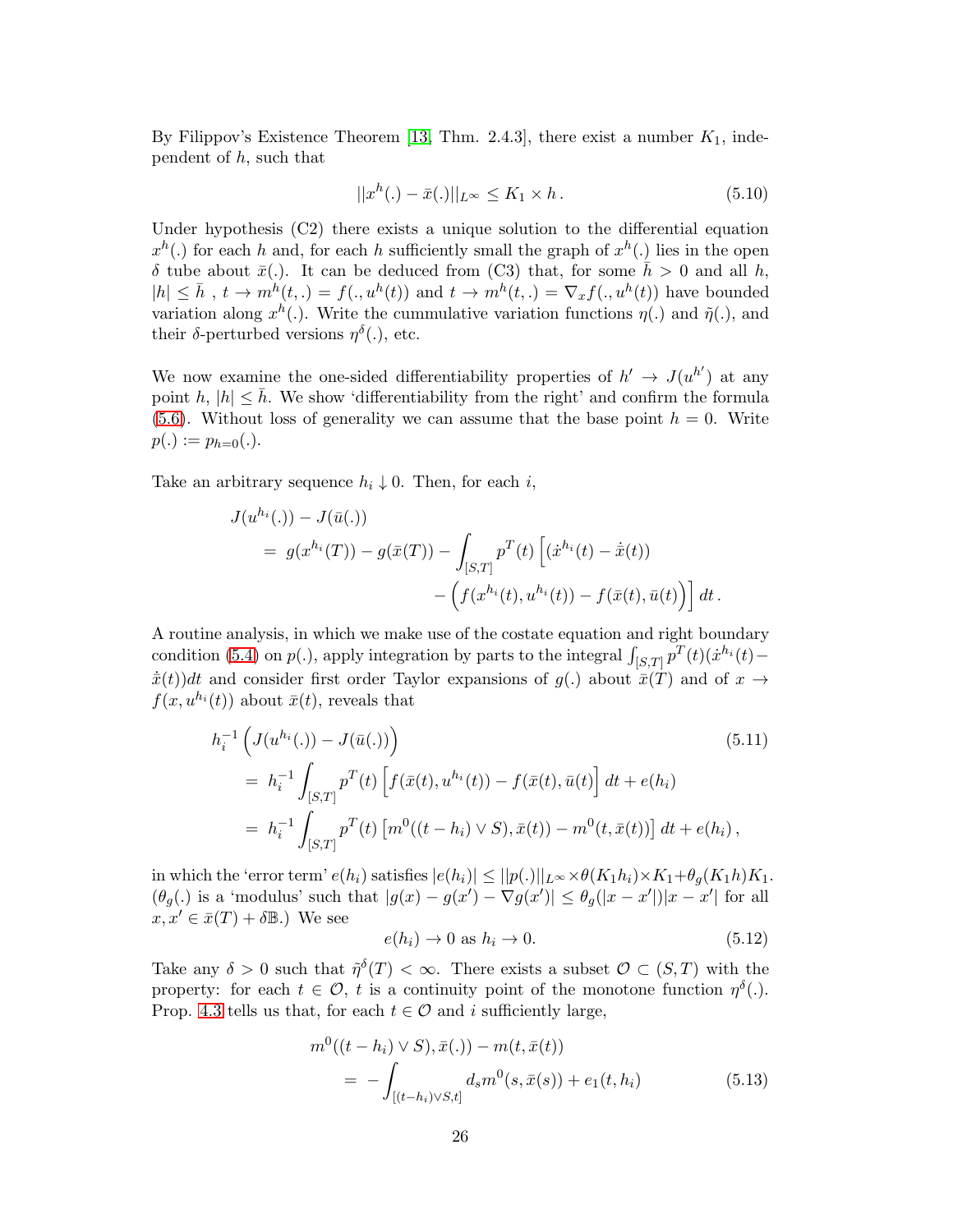in which the 'error term'  $e_1(t, h_i)$  satisfies

$$
|e_1(t, h_i)| \leq \theta_{\bar{x}}(|h_i|) \left( \tilde{\eta}^{\delta}(t) - \tilde{\eta}^{\delta}((t - h_i) \vee S) \right).
$$
 (5.14)

It follows that

<span id="page-26-0"></span>
$$
h_i^{-1} \int_{[S,T]} p^T(t)e_2(t, h_i)|dt
$$
  
\n
$$
\leq h_i^{-1} \theta_{\bar{x}}(|h_i|) \times ||p(.)||_{L^{\infty}} \times \int_{[S,T]} \left( \tilde{\eta}^{\delta}(t) - \tilde{\eta}^{\delta}((t - h_i) \vee S) \right) dt
$$
  
\n
$$
= \theta_{\bar{x}}(|h_i|) \times ||p(.)||_{L^{\infty}} \times \left( h_i^{-1} \int_{T - h_i, T]} \tilde{\eta}^{\delta}(t) dt + \tilde{\eta}(S) \right) \to 0 \quad (5.15)
$$

as  $i \to \infty$ . In consequence of Fubini's Theorem

$$
h_i^{-1} \int_{[S,T]} \int_{[(t-h_i)\vee S,t]} p^T(t) d_s m^0(s,\bar{x}(s)) dt = \int_{[S,T]} p_i^T(s) d_s m^0(s,\bar{x}(s)) ds
$$

in which

$$
p_i(s) := \int_{[s,(s+h_i)\wedge T]} p(t)dt \quad \text{for } s \in [S,T].
$$

Since  $p(.)$  is continuous,  $p_i(t) \to \tilde{p}(t)$  for all  $t \in [S, T]$ , where

$$
\tilde{p}(t) \to \begin{cases} p(t) & \text{if } t \in [S, T) \\ 0 & \text{if } t = T \end{cases}
$$

By the Dominated Convergence Theorem

$$
h_{i}^{-1} \int_{[S,T]} \int_{[(t-h_{i})\vee S,t]} p^{T}(t) d_{s} m^{0}(s, \bar{x}(s)) dt
$$
  
\n
$$
\rightarrow \int_{[S,T]} \tilde{p}^{T}(s) d_{s} m^{0}(s, \bar{x}(s)) ds
$$
  
\n
$$
= \int_{[S,T]} p^{T}(s) d_{s} m^{0}(s, \bar{x}(s)) ds.
$$
 (5.16)

Combining relations  $(5.11) - (5.15)$  $(5.11) - (5.15)$ , we arrive at

$$
h_i^{-1} \left( J(u^{h_i}(.)) - J(\bar{u}(.)) \right) \to - \int_{[S,T)} p^T(s) d_s m^0(s, \bar{x}(s)) ds.
$$

We have confirmed formula  $(5.6)$  and the existence of the limit. The formula  $(5.7)$ , relating to differentiability from the right, is derived in a similar manner.

We now attend to the final assertion of the proposition. Supppose then that  $\bar{u}(.)$  is continuous at S and T. Then, for h sufficiently small,  $t \to m^h(t, x)$  is continuous at  $t = S$  and  $t = T$ , uniformly as x ranges over neighborhoods of  $x^h(S)$  and  $x^h(T)$ . But then it can be deduced from relation [\(3.8\)](#page-9-3) in Prop. [3.3](#page-9-4) (which is also valid for the cummulative variation function as well as the  $\delta$ -perturbed cmmulative variation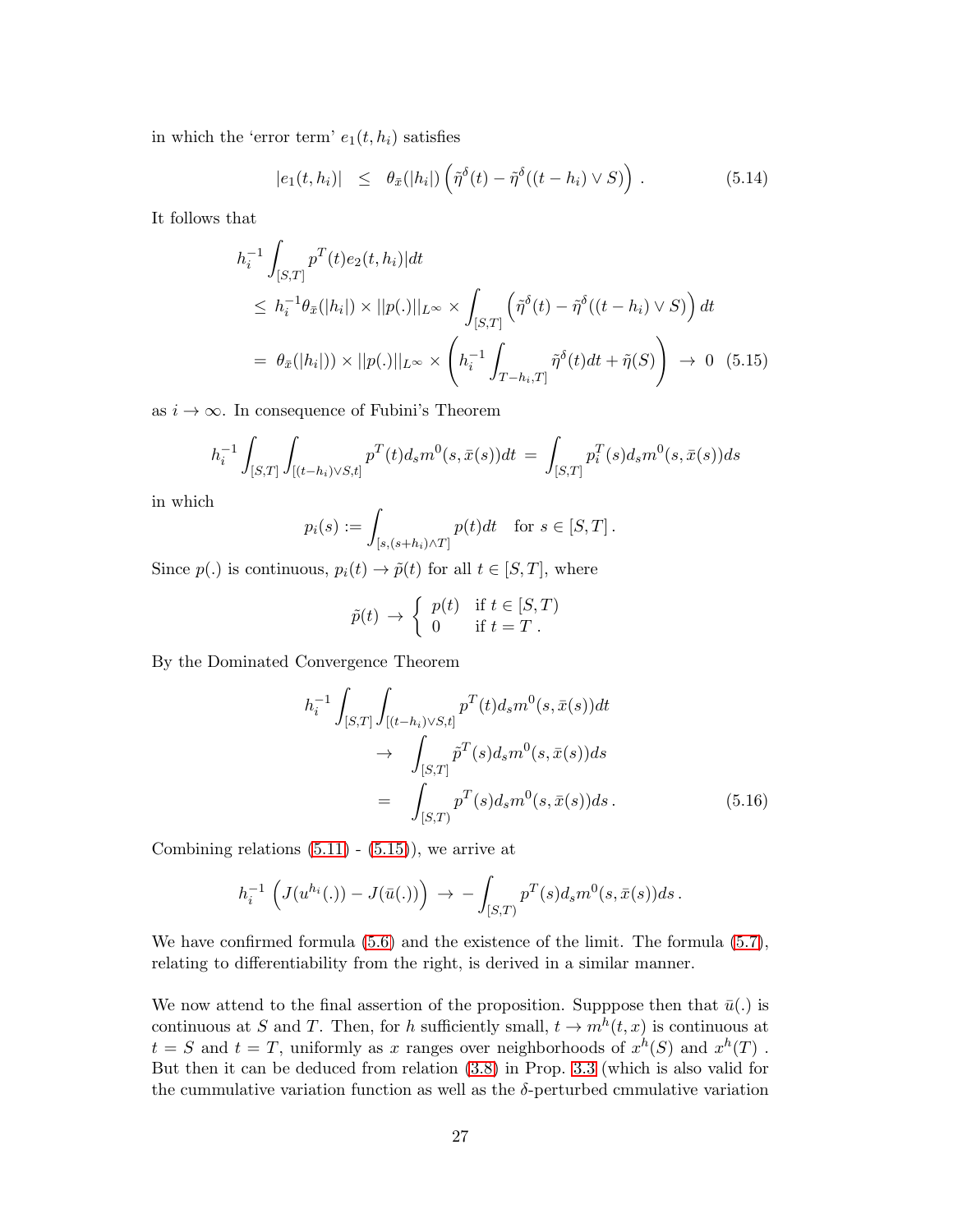function as observed at the end of the proposition statement) that  $\eta(.)$  is right and left continuous at S and T. Then, by Prop. [4.3,](#page-19-1)  $d_t m^h(., x^h(t))$  has no atom at either S or T. The differentiability of  $h' \to J(u^{h'}(.))$  and the formula [\(5.8\)](#page-24-1) now follow from [\(5.6\)](#page-23-1) and [\(5.7\)](#page-23-2), since the integrals in the latter formulae, over  $[S, T]$  and  $(S, T]$ respectively, are the same.

## <span id="page-27-5"></span>References

- [1] L. Ambrosio, N. Fusco and D. Pallara, 'Functions of bounded variation and free discontinuity problems', Oxford Mathematical Monographs, The Clarendon Press, Oxford University Press, New York, 2000.
- <span id="page-27-3"></span>[2] P. Bettiol, H Frankowska and R. B. Vinter, Improved sensitivity relations in state constrained optimal control, Applied Mathematics and Optimization, 2014, available electronically DOI : 10.1007/s00245-014-9260-6
- <span id="page-27-2"></span>[3] P. Bettiol, A. Bressan and R. B. Vinter, Estimates for Trajectories Confined to  $a$  Cone in  $R<sup>n</sup>$ , SIAM J. on Control and Optimization, Vol. 49, No. 1, 2011, pp. 21-42.
- <span id="page-27-6"></span>[4] S. Bianchini and D. Tonon, 'SBV regularity for Hamilton-Jacobi equations with Hamiltonian depending on  $(t, x)$ ', SIAM J. on Math. Anal., 44, 3, 2012, pp. 21792203.
- [5] A. Bressan and F. Rampazzo, 'Impulsive control systems without commutativity assumptions', J. of Optimization Theory and Applications, 81, 1994, pp. 435457.
- <span id="page-27-1"></span>[6] , F. H. Clarke, 'Optimization and Nonsmooth Analysis', Wiley-Interscience, New York, 1983, reprinted as Vol. 5 of Classics in Applied Mathematics, SIAM, Philadelphia, PA, 1990.
- <span id="page-27-8"></span>[7] F. H. Clarke, Y. S. Ledyaev, R. J. Stern and P. R. Wolenski, Nonsmooth Analysis and Control Theory, Graduate Texts in Mathematics Vol. 178, Springer Verlag, New York, 1998.
- <span id="page-27-0"></span>[8] F. H. Clarke and R. B. Vinter, Regularity Properties of Solutions to the Basic Problem in the Calculus of Variations, Trans. Am. Math.Soc., 289, (1985), pp. 73-98.
- <span id="page-27-9"></span>[9] T. J. McAvoy and N. Ye, Base Control for the Tennessee Eastman Problem, Comput. Chem. Eng.,18. No. 5. 1994, pp. 383-413.
- <span id="page-27-7"></span>[10] J. J. Moreau, Evolution Problem Associated with a Moving Convex Set in a Hilbert Space, J. Differential Equations, 26, 1977, pp. 347-374.
- <span id="page-27-4"></span>[11] M. Palladino and R. B. Vinter, Regularity of the Hamiltonian along Optimal Trajectories, submitted for publication.